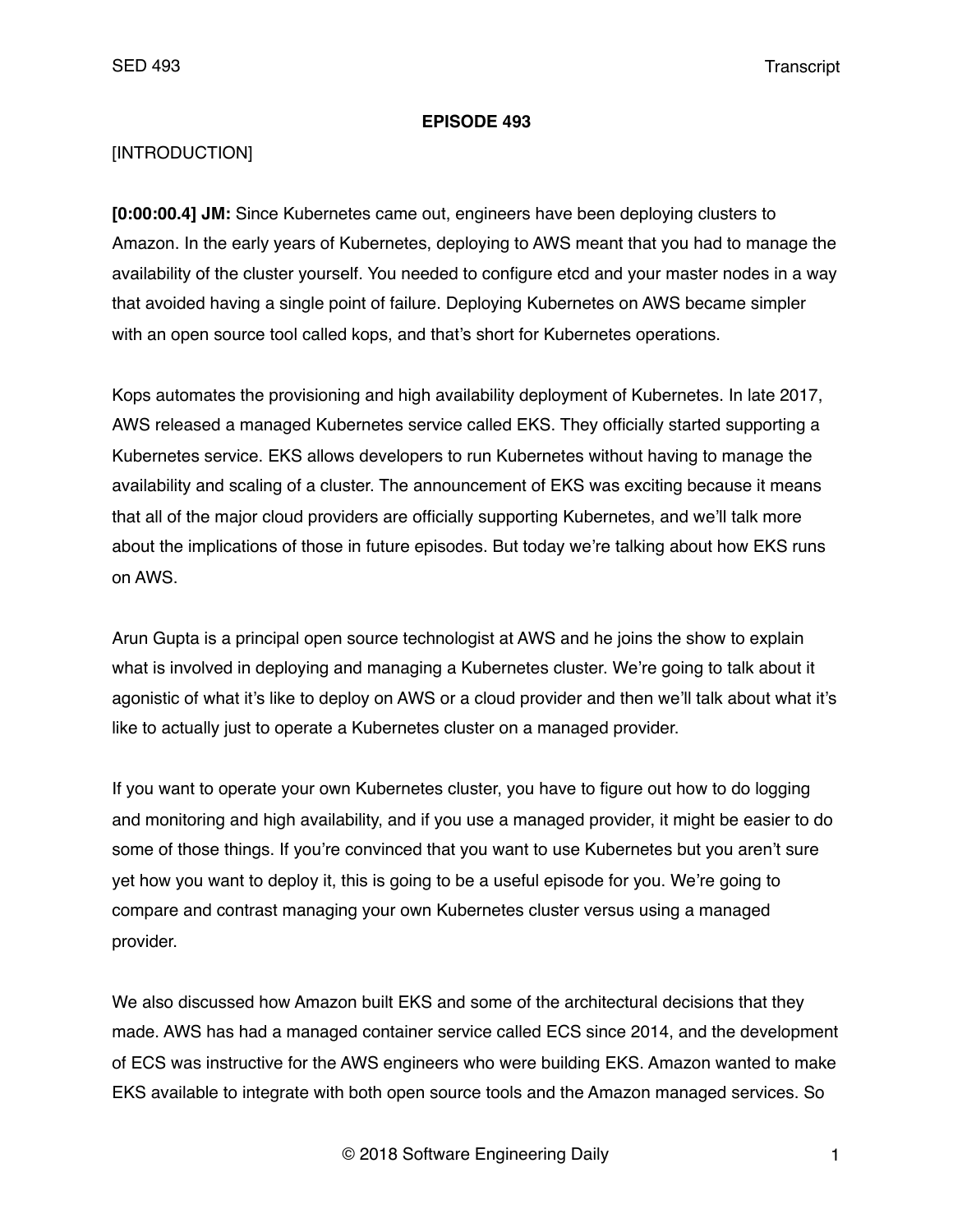it's kind of an interesting architectural problem and a unique architectural problem where Amazon just had to make it plug and play for both managed services, which are proprietary and open source tools. It's a fascinating discussion and I really enjoyed having Arun Gupta back on Software Engineering Daily.

# [SPONSOR MESSAGE]

**[0:02:53.3] JM:** The octopus, a sea creature known for its intelligence and flexibility. Octopus Deploy, a friendly deployment automation tool for deploying applications like .NET apps, Java apps and more. Ask any developer and they'll tell you that it's never fun pushing code at 5 p.m. on a Friday and then crossing your fingers hoping for the best. We've all been there. We've all done that, and that's where Octopus Deploy comes into the picture.

Octopus Deploy is a friendly deployment automation tool taking over where your build or CI server ends. Use Octopus to promote releases on-prem or to the cloud. Octopus integrates with your existing build pipeline, TFS and VSTS, Bamboo, Team City and Jenkins. It integrates with AWS, Azure and on-prem environments. You can reliably and repeatedly deploy your .NET and Java apps and more. If you can package it, Octopus can deploy it.

It's quick and easy to install and you can just go to octopus.com to trial Octopus free for 45 days. That's octopus.com, O-C-T-O-P-U-S.com.

# [INTERVIEW]

**[0:04:24.9] JM:** Arun Gupta is a principal open source technologist at Amazon Web Services. Arun, welcome back to Software Engineering Daily.

**[0:04:32.0] AG:** Thank you. Glad to be here again.

**[0:04:33.8] JM:** We're talking about Kubernetes today and running it on Amazon Web Services and I think we should first talk about the experience of the early adopters, because Kubernetes has been out for a while. People have been running it on AWS for a while. What was the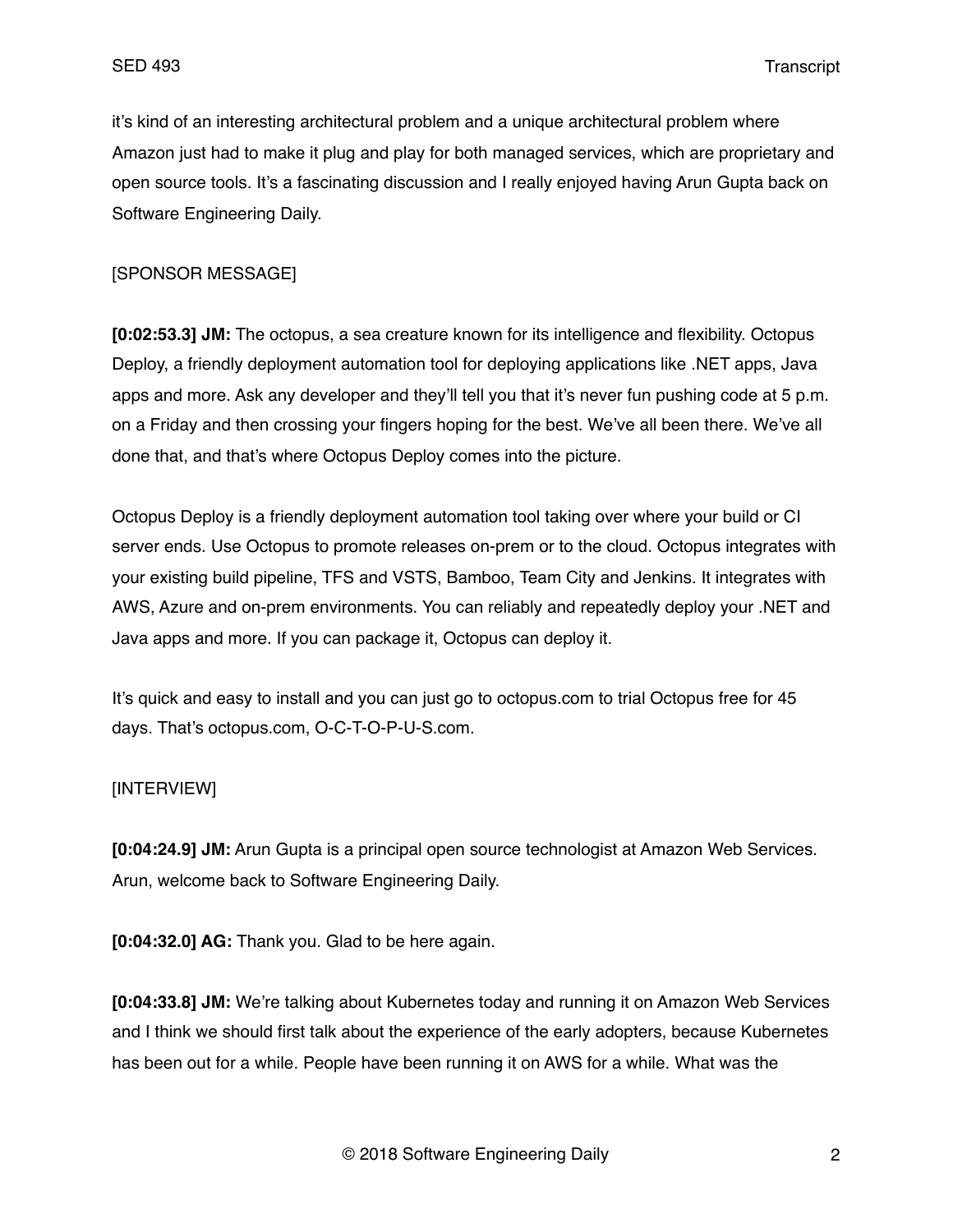experience of those early adopters before there was official support and service, a managed service that people could run?

**[0:04:58.5] AG:** Yeah, absolutely. If you look at the CNCF surveys, the most recent one came out a couple of weeks back and there it talks about how AWS is the primary platform by a significant majority on where customers are deploying their Kubernetes cluster. As a matter of fact, the number is 57% of Kubernetes deployments are running AWS. That's pretty cool. That means there's a lot of Kubernetes deployment that is happening on AWS.

Yes, we announced a managed service recently, but a lot of these actually really goes to the early trailblazers who have been working to add support for AWS and Kubernetes. Well, my personal huge props would really go to Justin in Santa Barbara who had been leading the AWS sig for the longest time. I mean if you think about the Kubernetes community structure, there are lots of special interest groups and Justin Santa Barbara has been running their sig for a very long time.

Chris Love was a coauthor for kops along with Justin Santa Barbara. Kops is a tool which we'll talk later, allows you to run Kubernetes cluster on AWS very easily. These guys would meet on a regular basis. They would talk about what is the functionality that needs to be done in Kubernetes from AWS perspective, "Oh, such and such new AWS feature has come in. How do we integrate that in Kubernetes?"

There was recently support added for network load balancer. That is very recent, but think about the early days where ELB, EBS, how would they be supported into stateful sets? Think about how would you do IM integration in Kubernetes. There are projects like Cube2 IM. It's really huge props to everybody out in the community. Then last but not the least, the Kubernetes community by itself, because there are a lot of people in the Kubernetes community that have been building the core Kubernetes infrastructure to make sure it runs on AWS. It's huge props to everybody out there who have been checking along and then contributing and then building support for Kubernetes on AWS.

**[0:06:55.6] JM:** When Kubernetes first came out, there was a choice between many different container orchestration frameworks and people didn't really know how this space was going to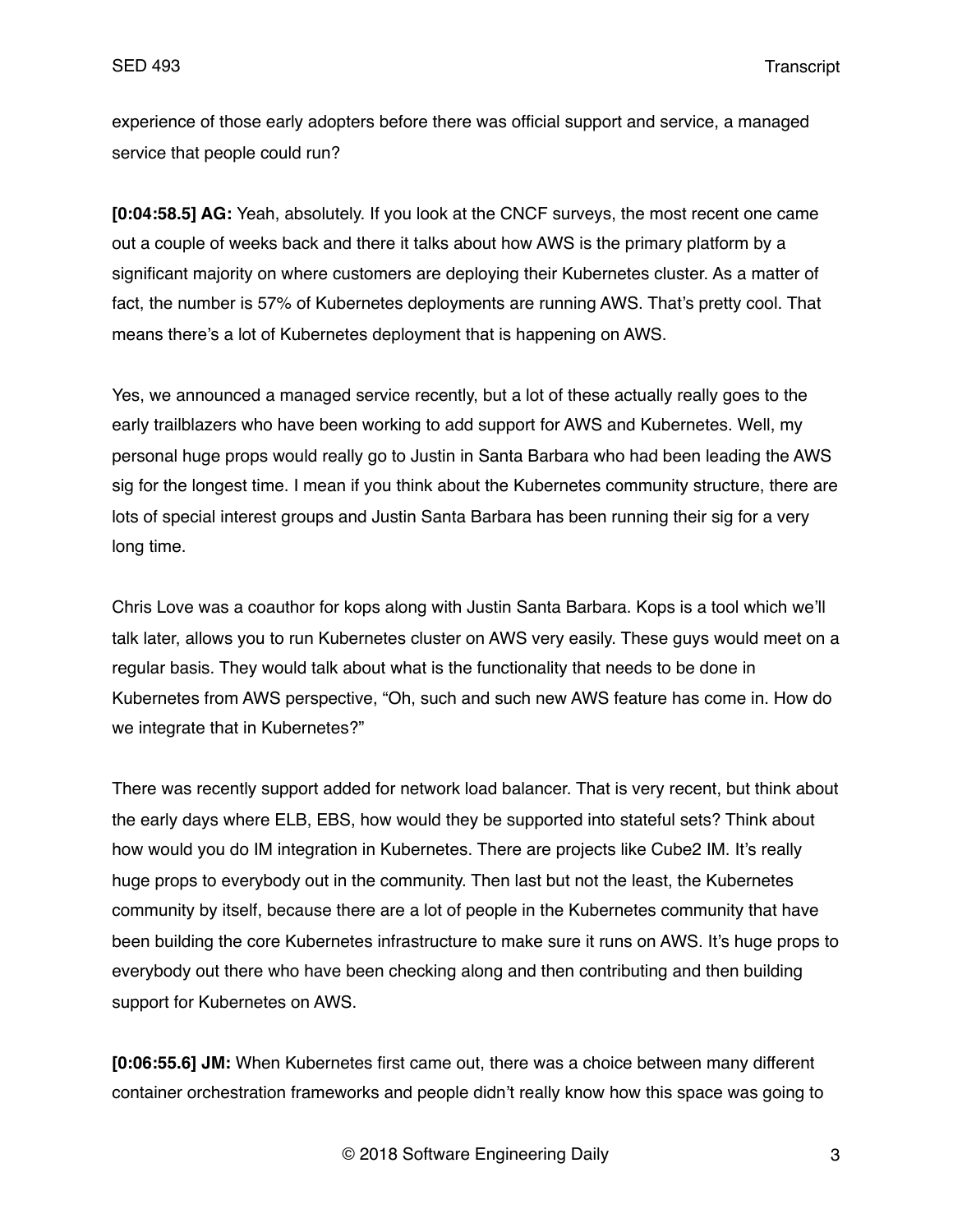sort out. There was Kubernetes, Swarm, Mesos, there still is, and then the response from Amazon was to release their own container orchestration system, which was ECS, and which made complete sense at the time, because if you're Amazon, you have no idea which of these open source systems to bet on. Well, maybe it just makes sense to have an abstraction that is fully integrated with the AWS environment. Maybe if you have some context, take me back to that time. I know you weren't at AWS at that time, but what was that environment like for Amazon? Why did they choose to go with the managed service that was not — Like they didn't do, as far as I know, like managed Docker Swarm or managed Mesos. They went with their own thing. Why did they do that and why did that fit well for the people who wanted to run containerized orchestrated workloads?

**[0:08:03.4] AG:** Yeah, Amazon is a very customer-driven company. Everything that we do, 90% to 95% of our roadmap is driven by customers in that sense. So when Docker came to popularity about 3, 4 years ago and our customers started asking us that, "Okay. Give us a solution," and given this AWS, they wanted to be fully managed something, that, "Give me something managed where I can focus on my core competency, which is application building, and you do the undifferentiated, heavy lifting of managing the service cluster and all those things."

So if you go back when ECS or the EC2 container service was launched essentially, elastic container service now was launched, this service was launched as a fully managed service. Instead of picking — I mean this was too early in the game. There were no "winners" so to say, "Oh! This still seems to be the default platform that is everybody is flocking to."

It was too risky for Amazon perspective to pick a container framework and then we're going to bet on this all the way to the end. The important part is Amazon customers also like the super seamless integration with other rest of the Amazon infrastructure. So that's sort of the Genesis for — Think about as an elastic container service. Now given today, the situation might have been different. I don't know, but the way I look at it today, today Amazon or AWS particularly is about offering choices to customers. Now customers want a service that is fully integrated, fully managed, multitenant service, but is fully IM integrated, cloud vouch, cloud trail integration, code pipeline integration. If you weren't all of that, then you come to ECS or elastic container service, or if you want something that is more managed by customers or partially managed by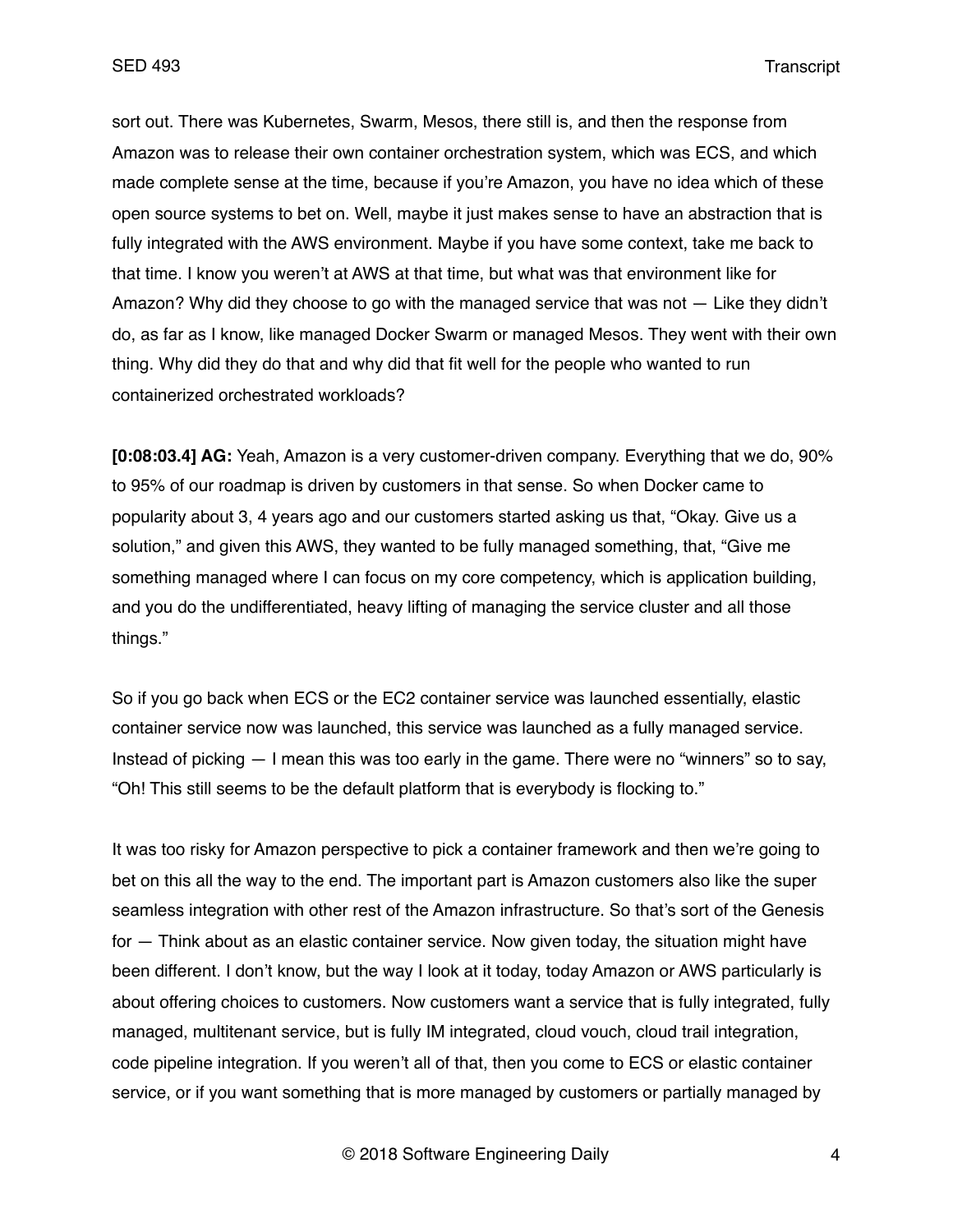customers where you need to run your own control plane, where you are responsible for your own version upgrade or at least partially, and where the IM model may not be fully comparable with Amazon taste. So there are pros and cons. You can still go with Kubernetes, but there are things that you get with ECS that you don't get with Kubernetes today.

**[0:10:10.2] JM:** And also vice versa, right? If I wanted to take advantage of the Helm ecosystem of just the one click package install, which Helm is this package manager for Kubernetes, I wouldn't exactly be able to do that on ECS, right? So on ECS I would get the fully managed tight integration, but I wouldn't get the Kubernetes community experience.

**[0:10:35.3] AG:** Correct, because the essential part to understand is Kubernetes has an API, that means the technology or the concepts or the resources that you create over there are like pods, services, replica set, and those other APIs that you artifact that you create as part of the configuration file. When you come to the ECS land, there you're talking about task services, task instances, and that's the language that you talk about.

End of the day, there is still a common layer between them which is a Docker container. If you are trying to bring a monolithic application to the container world at Amazon, you still have to containerize it, but once you have containerized it, you can choose either the ECS route or the Kubernetes route, and the benefits of each of them are different. As you said rightly, Kubernetes does give you a Helm capability, but then in Kubernetes you can package up your tasks and use a CLI to deploy directly to ECS as well.

**[0:11:30.8] JM:** If we're comparing the experience of somebody who is thinking about going with ECS or going with EKS, it's not like EKS has a superset of functionality of ECS. There is still some stuff that you would get. These are disjoint — Well, not disjoint sets, but they are intersecting sets of functionality. What kinds of companies, what kinds of enterprises who are still going with ECS despite the EKS offering, or is everybody going to EKS at this point?

**[0:12:03.6] AG:** At this point, the important part to understand is EKS is only limited preview. That means we are handpicking the customers and onboarding them on the EKS platform. It's not available for general preview. At this time, if you're looking for a managed container offering, then ECS is the only solution from Amazon today generally available.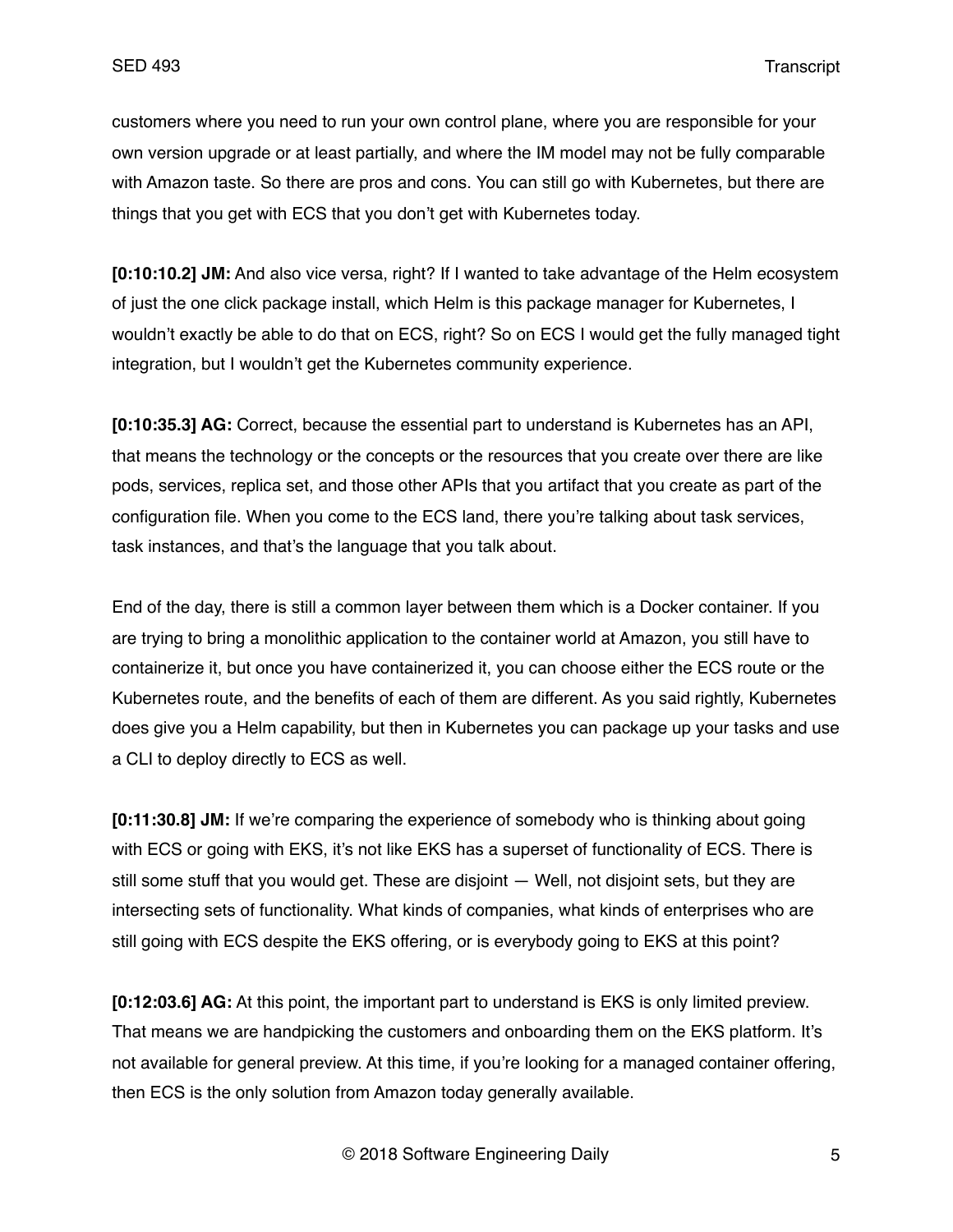Now, when EKS does become generally available, then there will be two solutions, and at that point of time, the customers will start looking at it, "Okay, what is it that works in their environment? What is it that makes sense for them? Do they want a hybrid environment where they were able to run it locally on their on-premise environment and in AWS cloud as well?" Then Kubernetes may be the right approach for them, or if they wanted something which is fully managed, then they will go the ECS route.

Now in general sense, if a customers is all in. The way I mean by all in is they're using all of AWS tech. The integration with ECS is far more intrusive and far more detailed and far more battle tested to show you exactly how this thing works. For example, at this reinvent, McDonalds actually gave a talk and they were talking how they have built a system using ECS where they're able to handle up to 20,000 requests per second using ECS. That's sort of the scale that we're talking about. When EKS goes GA, that scale, I have no doubt it will be bigger and better only, but that scale is still a TBT, at least unknown factor at this point of time.

**[0:13:32.5] JM:** Yeah. I mean as far as scale, like I did a show with Segment a while ago and actually I think that was a few years ago. That was really before any of the cloud providers had a managed Kubernetes, and Segment was using ECS and they had integrations with all these other Amazon services and they loved it because it's just — They have a high margin business. They don't want to think about infrastructure if they don't have to. But it will be interesting to see like how their decisions change in the future. Maybe they'll just stay with ECS or they could also spin up an EKS cluster and have ECS and EKS, I guess. If there are some Helm package they want to use specifically on Kubernetes, they can have that as a separate cluster.

When you talk to customers — Back in the day. I guess when I say back in the day, I mean like six, maybe 10 years ago. Maybe this is still going on in some places. There are still enterprises that question, "Should we be on the cloud or should we have partial cloud? How should we do cloud?" I wonder how this is going to shake out with Kubernetes? Are people going to have Kubernetes clusters that are  $-$  For companies that are old and they're on-prem or maybe they're half on-prem, half on cloud, do you think that they'll have like local Kubernetes — Or onprem Kubernetes deployments and cloud Kubernetes deployments? How do you think that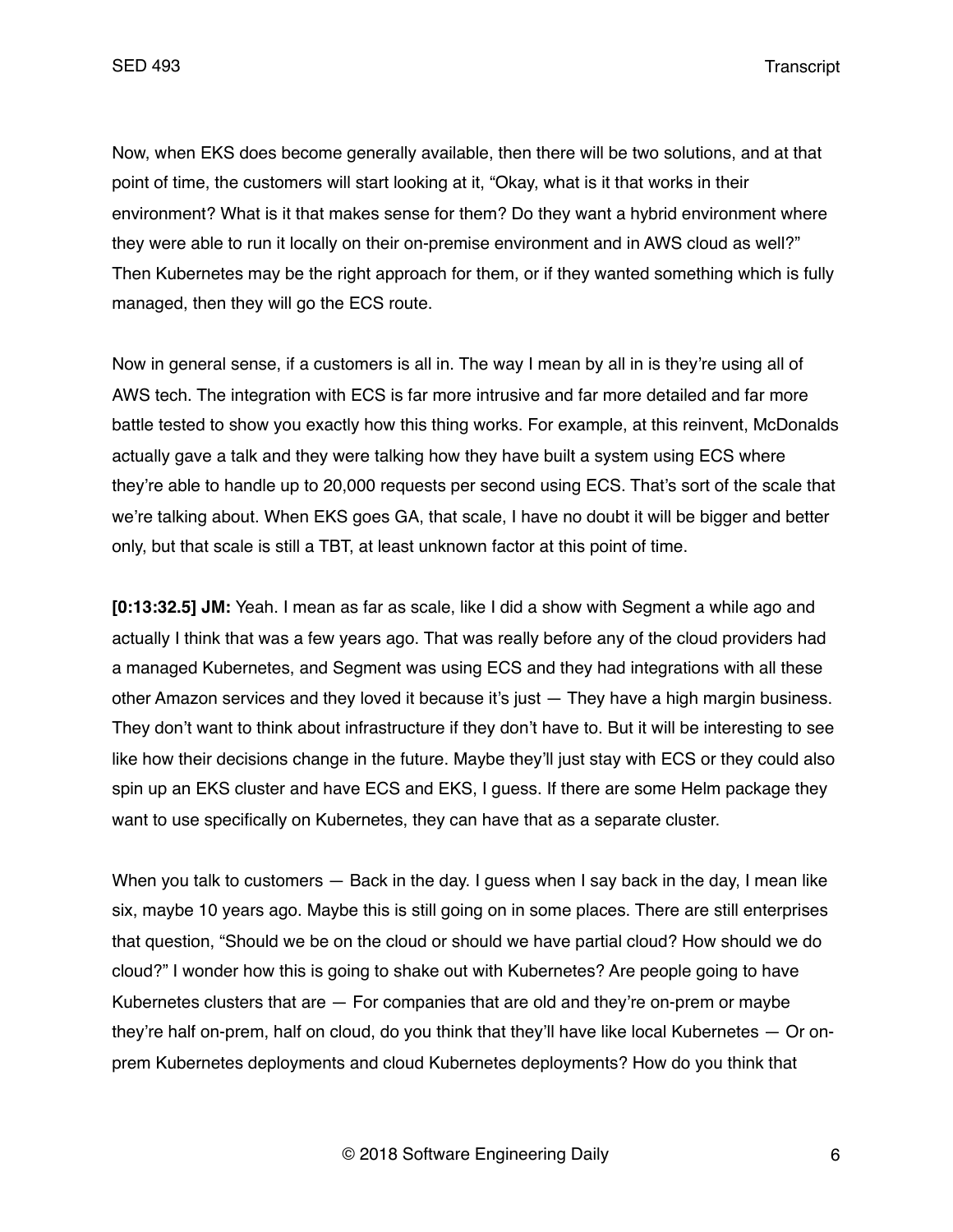these companies that have hybrid cloud deployments will manage their Kubernetes? Do you think they'll have on-prem and cloud deployments?

**[0:15:02.0] AG:** Another way to phrase this question is; if you were to self-manage your Kubernetes service, what does it involve? Because if you are running EKS, for example, then of course, Amazon is doing the heavy lifting for you, but now think about this, you are an application developer. Your expertise is an app developer. You know how your spring boot application works. You know how your tomcat behaves. You know what logs you want to collect. You know how your application scales, but are you an infrastructure developer? Do you know how to manage etcd? When you're setting up a Kubernetes cluster, should the etcd be collocated with master or not collocated with master? How many nodes of etcd? If you want to set up your local Kubernetes cluster, what kind of networking should you use? Should you use a default cube net? Should you use [inaudible 0:15:53.4]? Should you use flannel? If you're setting up a Kubernetes cluster on AWS, should I use a VPS? Should I use security group? I want to use a cluster auto-scaler? Is my Kubernetes master intelligent enough to say, "Oh, by the way, I'm receiving too many request and I need to scale up? And how should I scale up? What should be their criteria?"

To top it off, Kubernetes itself releases every three to four months. So if you are doing the selfmanagement of a Kubernetes cluster, that means are you ready to upgrade your cluster and how often should you do that? What should the strategy be? Should I do the workers only? Should I do the masters only? Should I do both? And what is my downtime?

The point being, if you do self-management of Kubernetes, you do far more time managing Kubernetes as supposed to using Kubernetes. So my feeling is we'll see developers that, "Yeah, Kubernetes is a plumbing. I don't need to worry about it. I just want to continue focusing on my applications," and that's what our customers have told us. Everybody that we have talked to about is their number one line is run Kubernetes for me.

I don't see a reason why even their test and dev clusters would be running in AWS itself as supposed to doing anything locally. There would be reason, there might be cases where they would like to run it locally for if I'm on a laptop and I want to run mini cube and things, but anything meaningful I would be running on the cloud.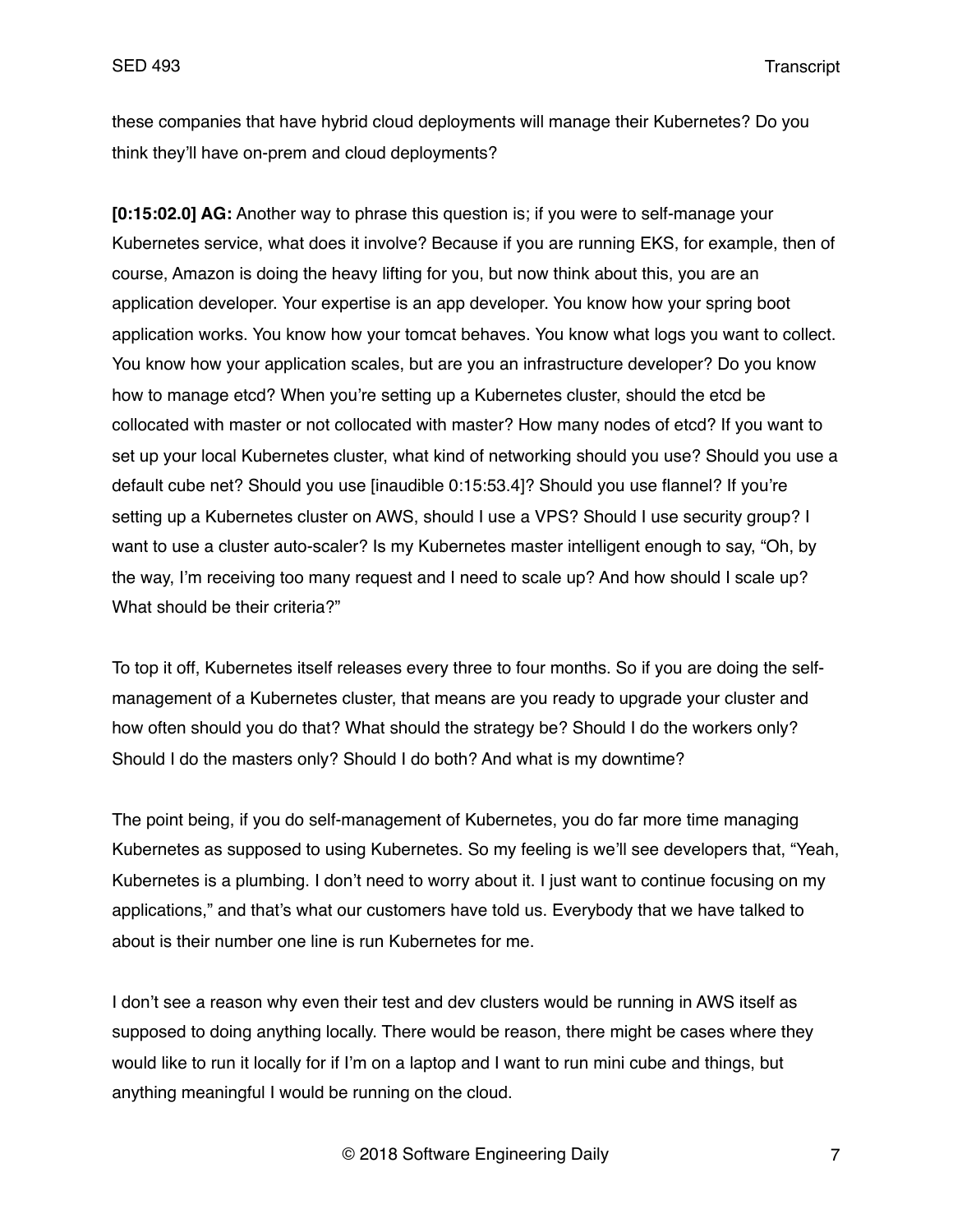# [SPONSOR MESSAGE]

**[0:17:24.8] JM:** This episode of Software Engineering Daily is sponsored by Datadog. We know that monitoring could be a challenge. With so many services, apps an containers to track, it's harder than ever to understand application performance and to troubleshoot issues. Built by engineers for engineers, Datadog is a platform that's specifically designed to provide full stack observability for modern applications.

Datadog helps dev and ops teams easily see across all their servers, containers, apps and services to monitor performance and make data-driven decisions. To get a free t-shirt and start your free trial of Datadog today, visit softwarengineeringdaily.com/datadog to get started.

Datadog integrates seamlessly to gather metrics and events for more than 200 technologies including AWS, Chef, Docker and Redis. With built-in dashboards, algorithmic alerts and end-toend request tracing, Datadog helps teams monitor every layer of their stack in one place. But don't take our word for it, start a free trial today and Datadog will send you a free t-shirt. Visit softwareengineeringdaily.com/datadog to get started.

# [INTERVIEW CONTINUED]

**[0:18:52.0] JM:** And let's just go through some of the things that people who do have to — For people who are choosing between running in a managed environment and running their own Kubernetes cluster, whether it's on their own machines or on raw EC2 instances or other cloud computing instances, the things that you have to keep in mind if you are deploying your own Kubernetes cluster, if you are keeping watch over your Kubernetes cluster, one of those is high availability. Explain what somebody would have to do to deploy their own high availability cluster. I guess it's worth even defining what high availability even means in this context.

**[0:19:35.7] AG:** Sure. Now, if I were to kind of open the Kubernetes architecture, there are already four key components that I would say that exist in there. There is an API server. That API server is what is basically listening for their requests. You say cube kernel, apply resource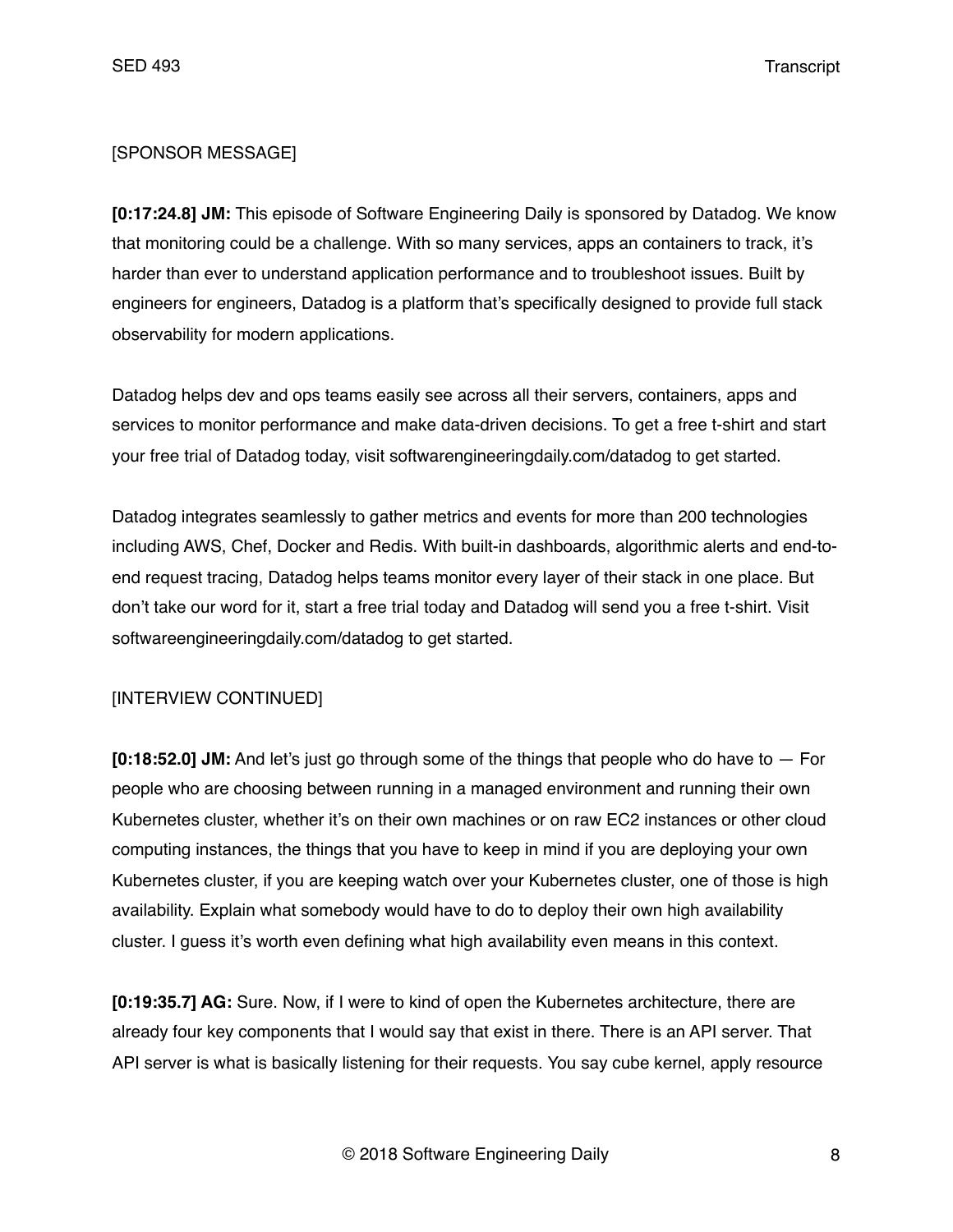configuration file, and the API server listens to that request. It takes that request and it translates it to the Kubernetes backend and it stores it into etcd.

Now, etcd is a core state store for Kubernetes. There are other in-memory caches, etc., but etcd is the system of record. Anything you talk to an API server, it gets stored directly into etcd. That's that part of it. Then comes scheduler. Scheduler looks for the location. Using cube kernel, you said create a pod, that metadata and the state, everything is stored in etcd. Scheduler says, "Okay. There are parts that are aren't assigned to a node, because we have worker nodes that basically need to be running. So I need to assign a pod to a worker."

It also examines a state of the cluster, picks a node that has free space and actually schedules a pod to it, or basically binds a pod to it. That's the scheduler part of it. Then comes the controller. Now, controller looks at, "Okay. You ask me to do run a replica set." Replica set says, "I need to run three replicas of it." So the controller will batch the replica set resource and the set of pods based upon the selector and then it will make sure that the expected and the desired state really match with each other. That's sort of the four main structures essentially that are part of the Kubernetes architecture.

Now, if you think about the master node of Kubernetes that has the API server, controller manager and scheduler. Now, etcd by itself would be sitting with the master or away from the master. Typically, in most common language, when people talk about high availability of a cluster is they talk about how many instances of API server am I running? Am I running one API server? That means there's a single point of failure? Or am I running three API servers? Then I could round robin between those so that if in case one API server goes down, I can still be able to talk to the API server and create my resources.

Now, API server is pretty stateless, but controller manager and scheduler are a bit stateful. Even though they're talking to etcd for all the state information but they have some in-memory caches, etc., in-memory transactions that are running around. There is a process by which the controller manager and the scheduler can pick a leader if there are three masters running. They pick a leader. If the leader goes down, then another leader can be self-elected.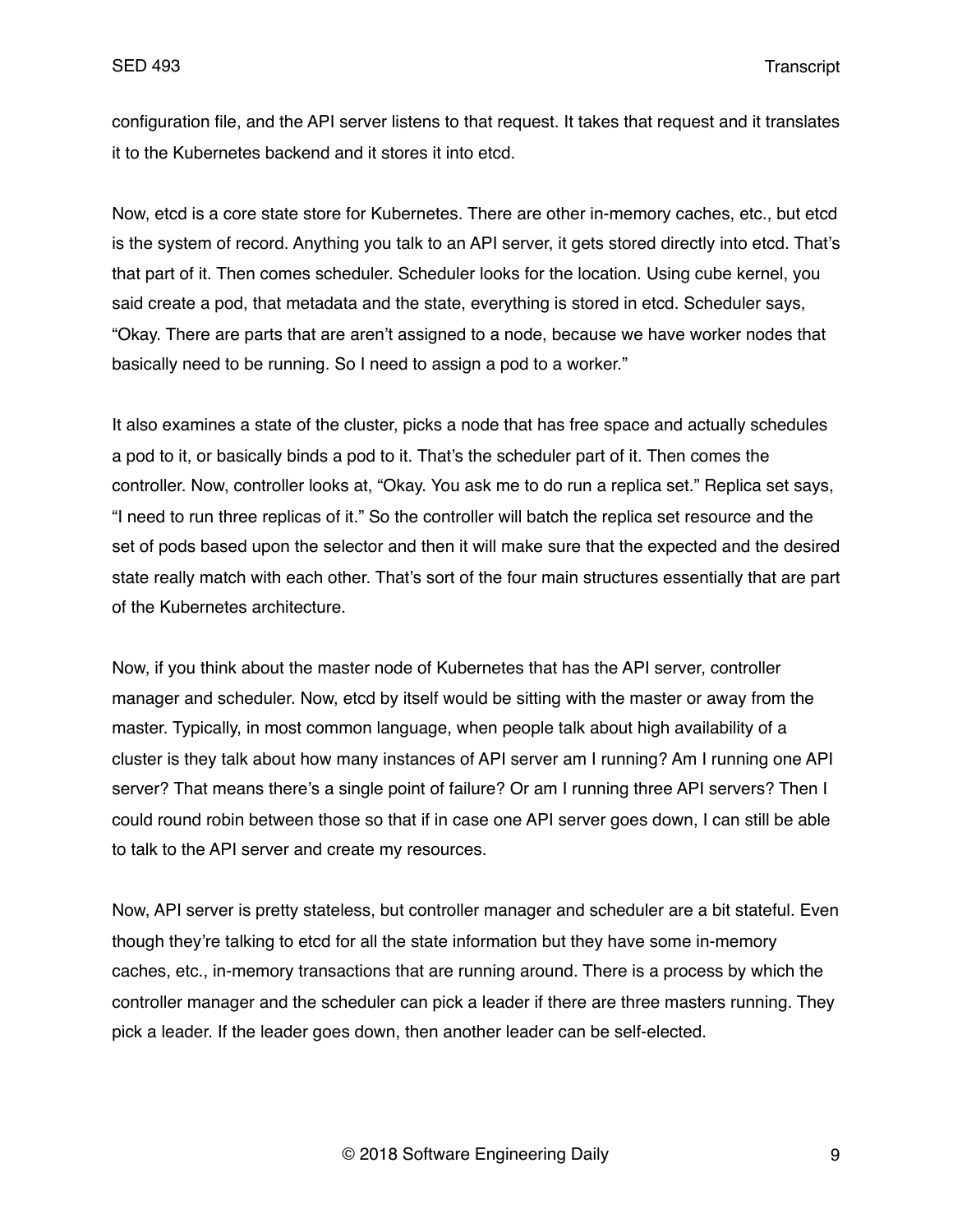Then the last part is where you have an etcd server running, let's say etcd is running outside of master. You want to make sure your etcd is constantly backed up. The state is restored, because that's your system of record.

Essentially when you're talking about high availability of a server, you're talking about high availability of a master. There's an in-built rack consensus protocol by which controllers and schedulers are elected as a leader. There is a high availability of etcd server. How often is this backed up? That's sort of the aspect that people talk about in terms of high availability of a Kubernetes server itself.

**[0:22:47.5] JM:** Much of these has to be — Is it that as an operator, if you're operating your own cluster, you would have to make sure that all of these set up and they're communicating with each other properly and it's not like there is like a one click get this deployed on your own selfmanaged system. This is something that you — Basically, if you want to get the easy way out, you have to go with one of these managed service providers, which is why there are so many managed service providers.

**[0:23:15.3] AG:** The good thing is the interaction between the API server, the controller manager, the scheduler, the etcd, is all baked into Kubernetes itself, but whether your etcd is collocated with master or not collocated with master, that is an operator decision when you are deploying your cluster, and there are so many ways to spin up your cluster. If I'm spinning up my etcd cluster, what is the instance type should I choose? How big the database can grow? What if my database grows beyond the capacity of the instance type? How do I scale it? Those all factors is what you need to be aware of. The basic plumbing is automatically provided by Kubernetes for you.

**[0:23:54.1] JM:** That decision about whether to collocate your etcd with your master or not, what's the debate there? Is that because if you collocated them, you would have some correlated failures?

**[0:24:06.4] AG:** I have not particularly seen any data on this as such whether etcd should be collocated with master or not with master. One of the tools by which you create Kubernetes cluster on AWS is kops, is by far the most popular tool today. By default, when kops create a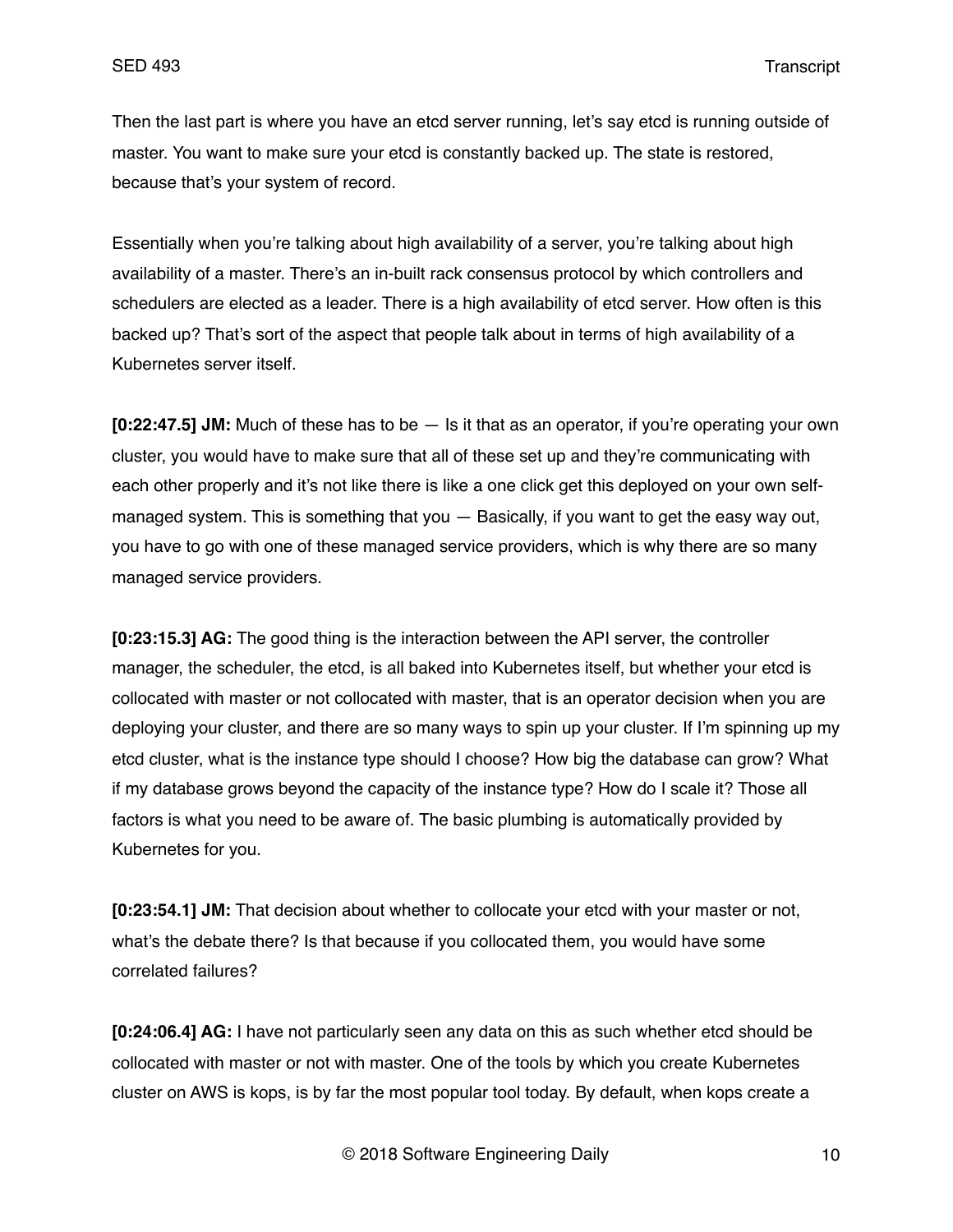Kubernetes cluster on AWS, it has the etcd node collocated on master. Now, there is also a standing poll request, which means that poll request is for — A standing issue, not a poll request yet, but a standing issue which says it should have an ability to spin up an etcd cluster outside of master node. One model is already supported. The other model, there is an issue for it, so hopefully somebody will send a poll request and it will get merged.

Then the important part to understand is when we are provisioning EKS as part of the managed service, there we are setting up etcd on a separate EC2 instance altogether. Essentially, if you ask for an EC2 EKS manage control plane, which we'll talk about later is that we give you three masters and three etcd instances in the backend. The reason we did it that way is because we think etcd is far too critical to be put on the master node. We always build highly available architecture at Amazon and this reduces a single point of failure for us.

**[0:25:21.5] JM:** Is that because you want to run etcd on a different instance type than you want to run these less durable master nodes?

**[0:25:29.6] AG:** Exactly, and that's the richness of AWS instance types essentially. If you look at the master, it's not really this contensive. Etcd is a database in that sense and you need something, a different type of instance type to run etcd essentially. The API server is just receiving inbound request and calling to etcd server to store the database. The CPU, the memory, the desk requirements are a bit different for the master and etcd.

Also, as I said earlier, in terms of the availability of it, if the master goes down, we don't want the etcd to go down as well. If the master goes down, etcd is still running on a separate node and it can continue to operate.

**[0:26:08.2] JM:** Yeah. What are the other core tenants of EKS? You just described some very interesting design decisions that I think give insight into distributed systems. I'd love to know some more of those. Some of the philosophical tenants of how the service is built and how those lead to specific design and implementation decisions.

**[0:26:29.6] AG:** Yeah, totally. I would say four core tenants of EKS or the elastic container service for Kubernetes. Well, the first one is EKS is a platform for enterprises to run production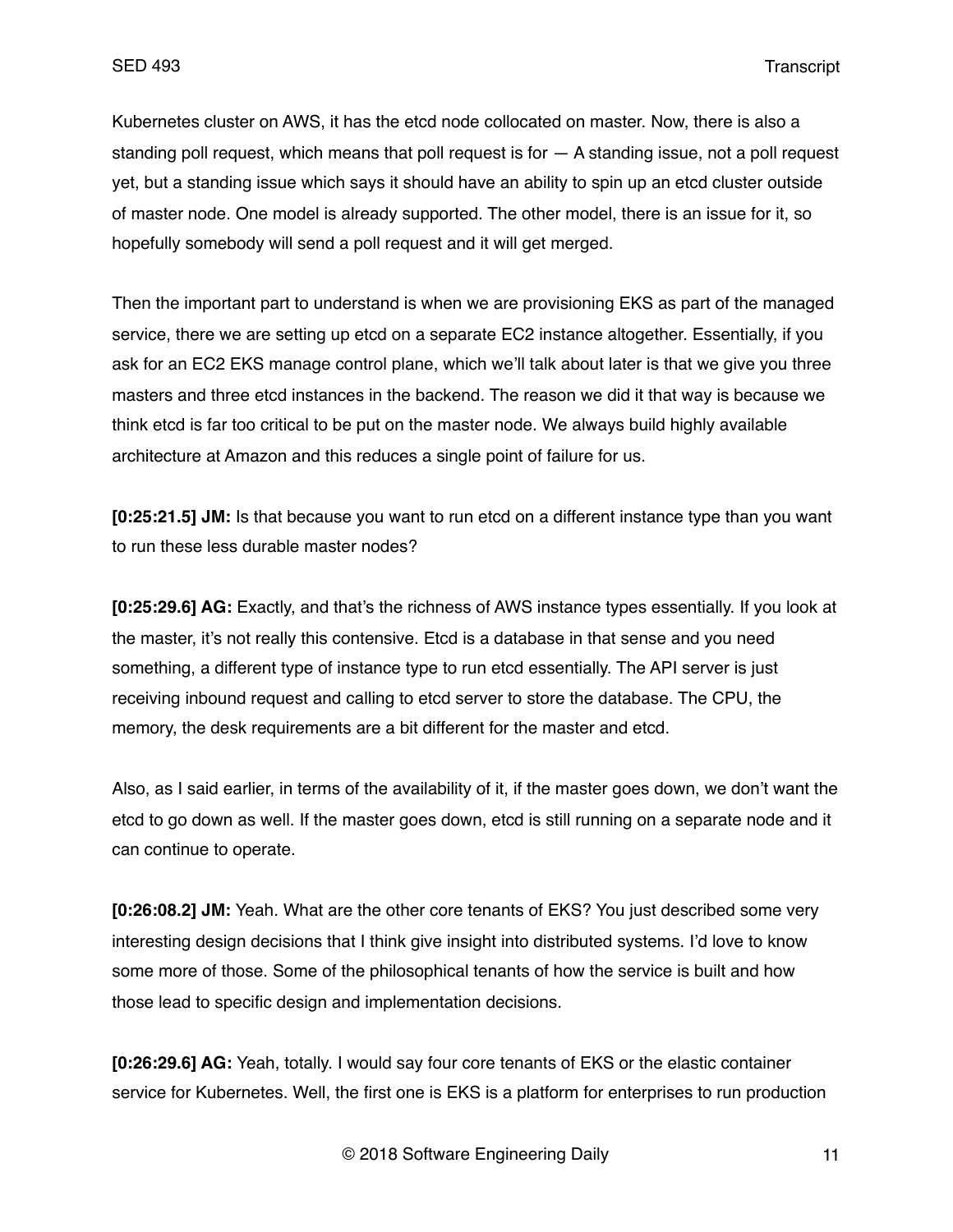grid workloads. What that means is that EKS is a platform for enterprises to run — All of your production will get workloads. Some of the largest and the most innovative companies in the world are AWS customers that have given us feedback on what they need EKS to do for them. As a result, and we think we expect EKS aims to provide features and management capabilities to allow enterprises to run real workloads and in a very classical Amazon way at real scale, reliability, visibility, scalability and ease of management are our priorities. That's sort of the first tenant.

The second tenant, which is very critical, is to provide 100% native and upstream Kubernetes experience. What that means is any modifications or improvements that we make in our service must be completely transparent to the Kubernetes end user. This means if your existing Kubernetes experience and knowhow applies directly to EKS. If you are running your Kubernetes cluster on AWS on your own and you come to EKS, that experience should exactly match alike.

The third tenant is if EKS customers want to use additional AWS services, the integration should be completely seamlessly and eliminate any undifferentiated heavy lifting. We are focused on making contributions to projects that allows the customers to use AWS components they currently know and love with their applications in Kubernetes. At the same time, it's important that the freedom to choose off-the-shelf open source options as well.

For example, if they want to use cloud watch for all of their logging, sure, we'll provide integration for that. But if they want to use FluentD for logging and that works in standard Kubernetes world, that would be permissible as well.

Last but not the least tenant is the EKS team actively contributes to the Kubernetes project, and that is fundamentally important, because we're going to contribute to the Kubernetes upstream. As I said, it's going to be done in a very open source, transparent and a collaborative way. Those are sort of the main goal tenants of EKS.

**[0:28:43.7] JM:** Could you describe any ways in which those core tenants lead to difficult or interesting engineering decisions?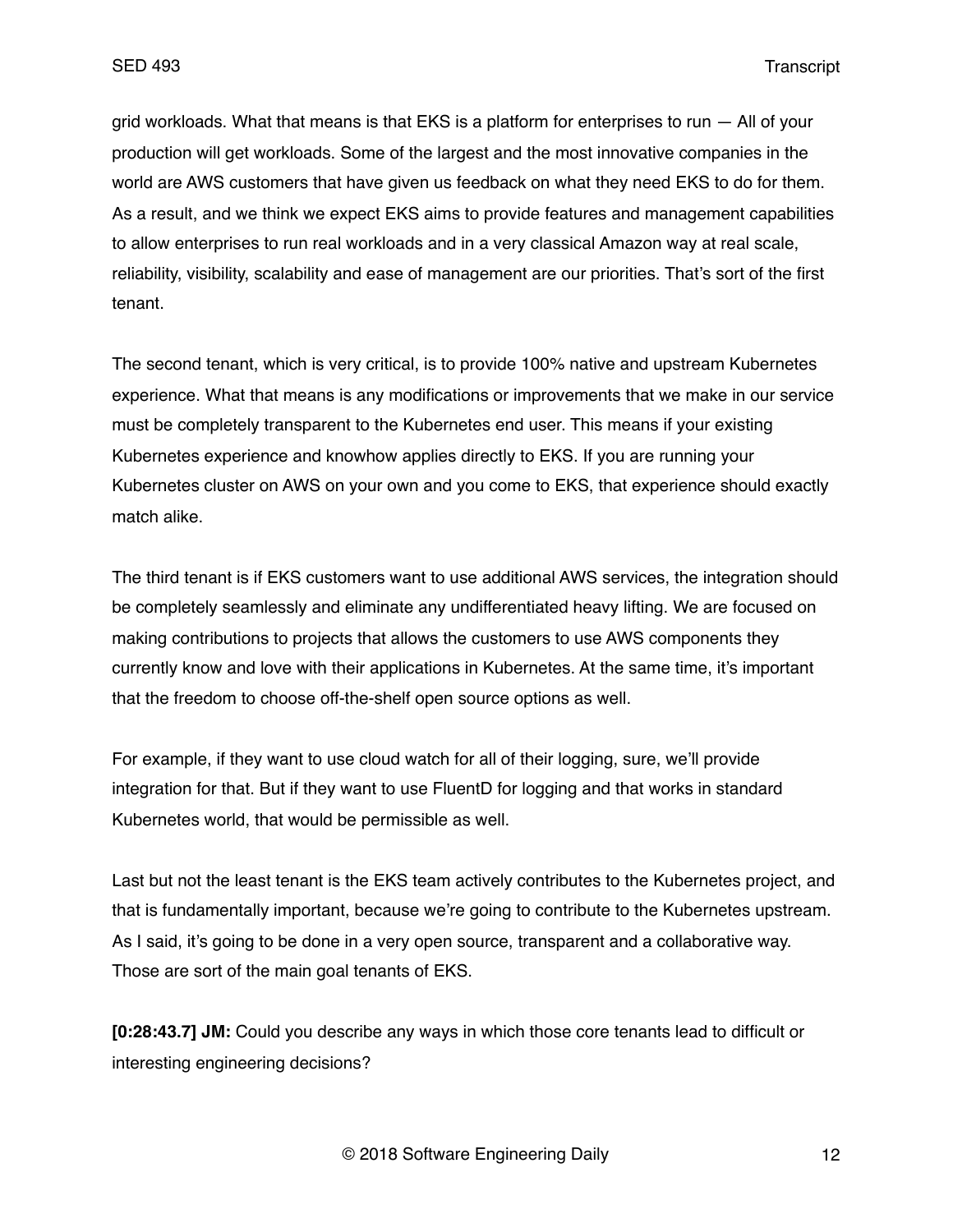**[0:28:52.0] AG:** I mean EKS is a unique service in that sense. The way EKS is built essentially, we are offering a control plane, and the control plane we think, "Okay. The master is there. The etcd server and database is running," and we'll take care of it in a managed way. Everything else in that service, we have RDS, we have EMR, we have all sorts of open source offerings that are offered as a managed service, but those are more — We have taken the service and we are providing a managed service on top of that.

The way EKS is being built and because of other core tenants, we want to provide 100% native and upstream Kubernetes experience. One of the mind shift that's happening at Amazon is where we have to make sure that anything that we are building is done in the open source. For example, now when we are looking at — The way networking works in Kubernetes is, for example, the CNI plugin or container networking interface plugin. Now, when we're building EKS, we built a CNI plugin and released it in open source completely.

What that means is, yes, when you are coming to EKS and when you are creating a cluster, by default we will use CNI, but what that also means is, "Hey, by the way, the CNI plugin is out in the open. So now if you are building your cluster using kops, which is okay, but you can still use the same CNI plugin.

The ability to be consciously aware that, "Okay. We want to keep the core tenant that it needs to be 100% upstream experience. It needs to be a very native experience." Anything that we build out has to be done out in the open source and in a collaborative way, because a lot of customers are very interested in this service, but they want the flexibility where they can run the cluster by themselves as supposed to using EKS as well.

**[0:30:36.4] JM:** I've done a few shows at this point about operating a modern Kubernetes cluster, and that is modern in the sense of late of 2017, early 2018. I'm sure some of these things will change in the next five months, maybe shorter. But let's talk through some of these operational issues and how people do these on EKS or not. Just general patterns around Kubernetes and maybe you could contrast the approaches of how people might do this in the managed environment or the non-managed environment. We've got logging and monitoring, for example. What are the patterns that you're seeing around logging and monitoring and what are the ways in which people are using open source stuff or the Amazon tools?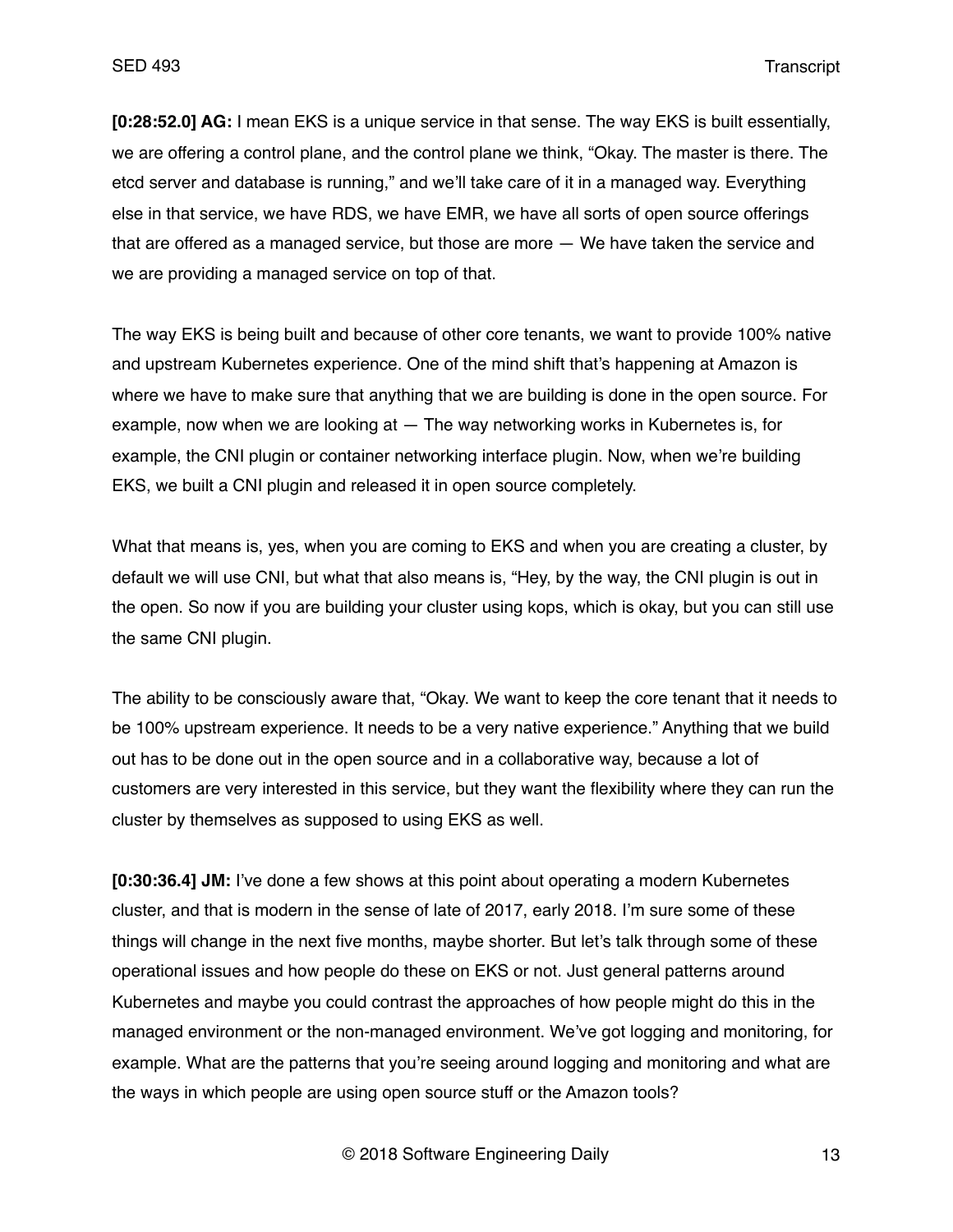**[0:31:22.5] AG:** Yeah. If you're an Amazon customer and you are looking at a managed service, the way you look at logging is, "Okay. Give me something with cloud watch integration. If you need auditing. Okay, give cloud trail integration. You need something with authentication and authorization. Okay, give me IM integration. I need to build a pipeline. Okay, give me code pipeline integration."

That's typically how Amazon customers think, and that's one of the core tenants essentially is if you are an Amazon customer and if you are coming to EKS, we will do all of those integrations for you. If you're used to that, you will get all of that in a first class way in EKS itself. But what that also mean is, because we are keeping 100% upstream experience, what that also means is if you want to run EFK stack, which is elastic search, FluentD and Kibana, if you want to run that, you should totally be able to do that, because essentially the way EFK stack works is you deploy that as a [inaudible 0:32:15.3] set and you can use FluentD to collect your logs and then use Kibana dashboard. What that also means is if you need distributed tracing, sure, we will provide you an integration with AWS x-ray, but if you want to use Yager, we can totally do that. If you want to use Prometheus as a monitoring dashboard, sure, we can do that too, because that 100% upstream experience.

I think the key part is anything that Amazon customers are aware of in terms of these are the tools that I'm used to, we will do all of that integrations with them really well. If you're looking for something that you have been used to from the Kubernetes side of it, no matter where you come, from the Kubernetes side or the Amazon side, we want to make sure we take care of you well.

**[0:32:59.2] JM:** Does AWS have a service mesh yet?

**[0:33:02.7] AG:** It depends what you mean by service mesh. It means a lot of things to a lot of people. If we were to look at sort of the standard service mesh offerings, which is like Envoy or Istio or LinkerD and things like that, we don't offer that as a managed service today. There are a lot of examples by which you can install any of those service meshes essentially on top of Kubernetes, and because of the core EKS tenant essentially that we want to provide an upstream experience. You can have an EKS cluster and then you can deploy your Istio or Envoy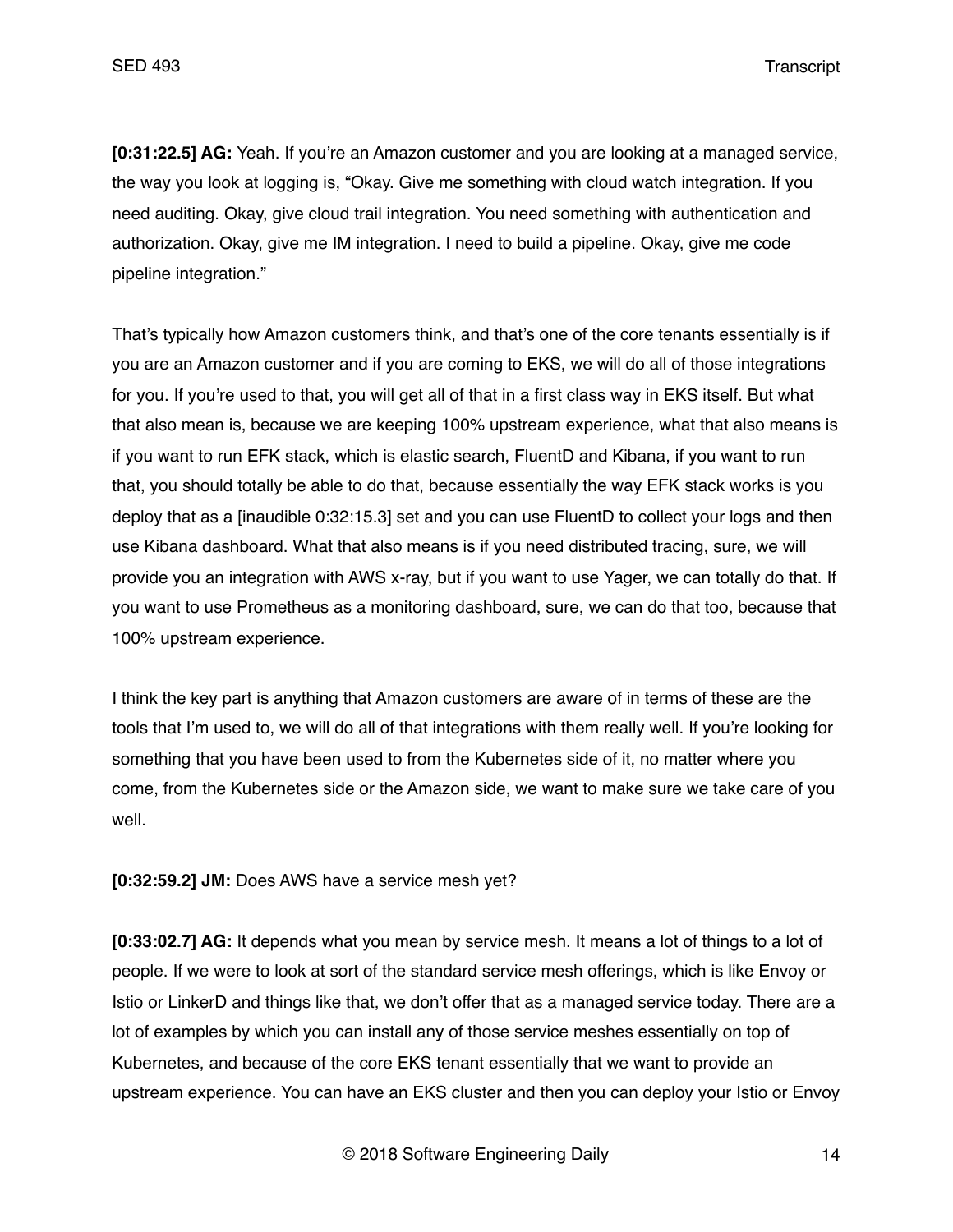as a sidecar over there and then bring your service mesh, use service mesh for whatever you want to do it for essentially on top of EKS itself.

# [SPONSOR MESSAGE]

**[0:33:55.1] JM:** If you are building a product for software engineers or you are hiring software engineers, Software Engineering Daily is accepting sponsorships for 2018. Send me an email, jeff@softwareengineeringdaily.com if you're interested. With 23,000 people listening Monday through Friday and the content being fairly selective for a technical listener, Software Engineering Daily is a great way to reach top engineers.

I know that the listeners of Software Engineering Daily are great engineers because I talked to them all the time. I hear from CTOs, CEOs, directors of engineering who listen to the show regularly. I also hear about many newer hungry software engineers who are looking to level up quickly and prove themselves, and to find out more about sponsoring the show, you can send me an email or tell your marketing director to send me an email, jeff@softwareengineering.com.

If you're listening to the show, thank you so much for supporting it through your audienceship. That is quite enough, but if you're interested in taking your support of the show to the next level, then look at sponsoring the show through your company. So send me an email at jeff@softwareengineeringdaily.com.

# [INTERVIEW CONTINUED]

**[0:35:23.4] JM:** Let me ask you. The service mesh category, do you think this is like the container orchestration thing all over again where now we've got multiple different service meshes, and we haven't come to a consensus yet, people are going to be afraid to build on them or do you think that — Is that now what's going to happen?

**[0:35:42.7] AG:** I don't think that's where we are, because service mesh resolves part of the problem. When you're bringing your application, you need to containerize it. So that step is required no matter what. You need an API but which you should be able to deploy those applications. You need some sort of orchestration framework.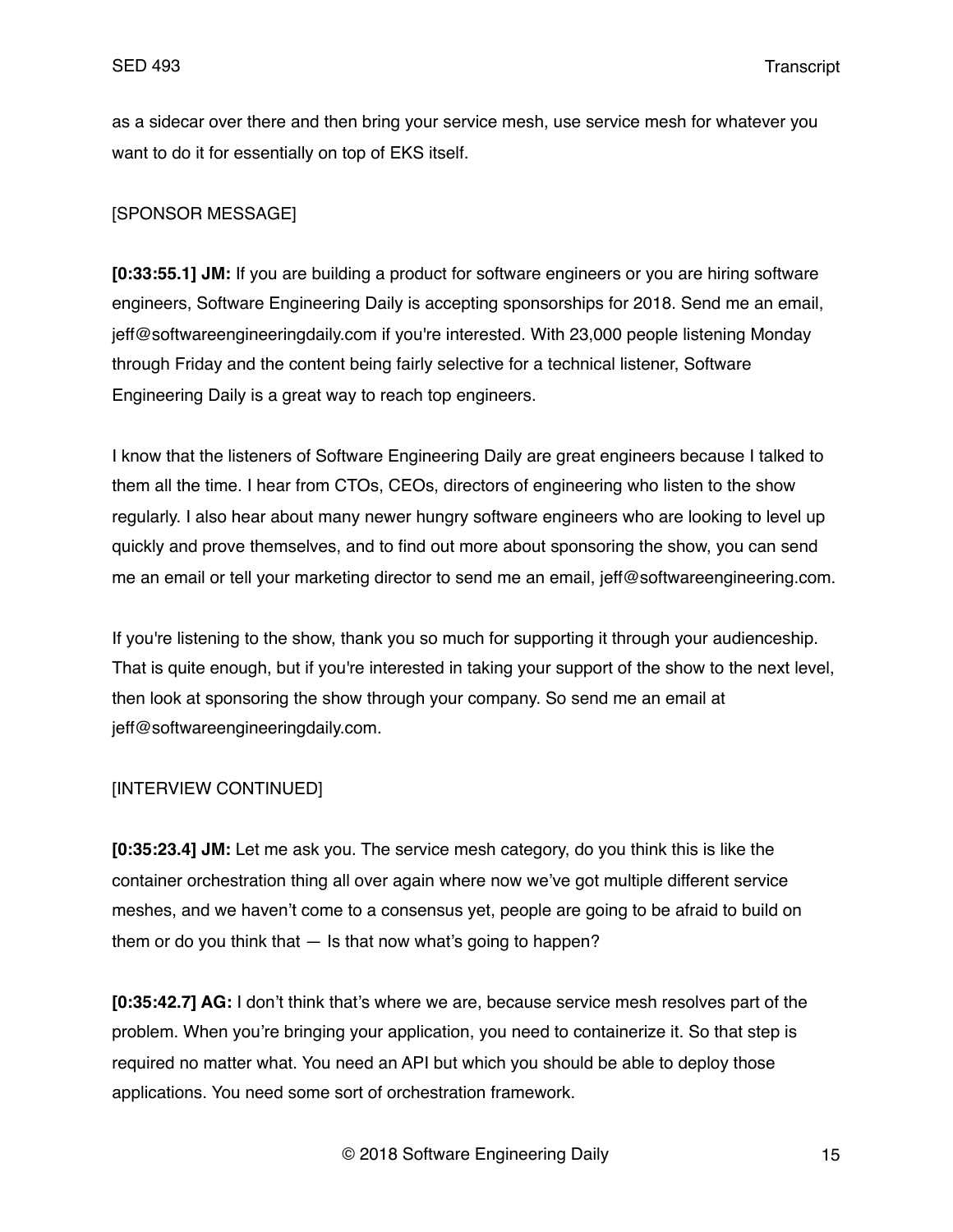Now, let me give you a specific example. Let's say we are doing a blue-green deployment with Kubernetes. One of the ways people go blue-green deployment is you will create a deployment, which is blue. You want a new deployment, so you'll create another deployment. You'll slowly scale the green deployment and scale up the green deployment and scale down the blue deployment, and eventually the older one becomes zero replicas and the newer one is higher replicas. That works for a lot of people.

But the issue with that is let's say during your canary testing, you want to only direct 5% of the traffic during A/B testing. You only deploy 5% of the traffic through the B set of users. You don't have that capability in Kubernetes itself. Now, if you're using service meshes by using sophisticated mechanism, it provides you those mechanisms. Service mesh is not a solution by itself, but it burns very well on top of this orchestration framework essentially.

**[0:36:59.6] JM:** My question is more like the service mesh provides these abstractions around gathering data from each of your different instances through the service proxy and it gives you a control plane for doing communications with your services. For example, you said this canary example where you could go to your control plane, whether it's an Istio control plane or a conduit control plane or a LinkerD control plane and you could say, "Hey, send 5% of the traffic to this set of instances and send 95% of traffic through this other set of instances."

You could imagine higher level abstractions being built on top of those control planes, and I guess I was just wondering if there's like race to be the platform for the control plane, but maybe that's just me like thinking about this as a competition, when in fact it's not a competition.

**[0:38:00.6] AG:** I think the key part is think about three years ago when we were looking at the container orchestration frameworks. There were so many of them. I'm not saying a particular framework has won the war, and different frameworks meet everybody's different needs. And I think that's where we are today in service meshes.

I see that there are going to be different service meshes that will have their own certain set of features. Yes, there will be a common set of features, but each service mesh will have a specific feature that will cater to a particular audience. It's too early in my opinion to call out that, "Oh,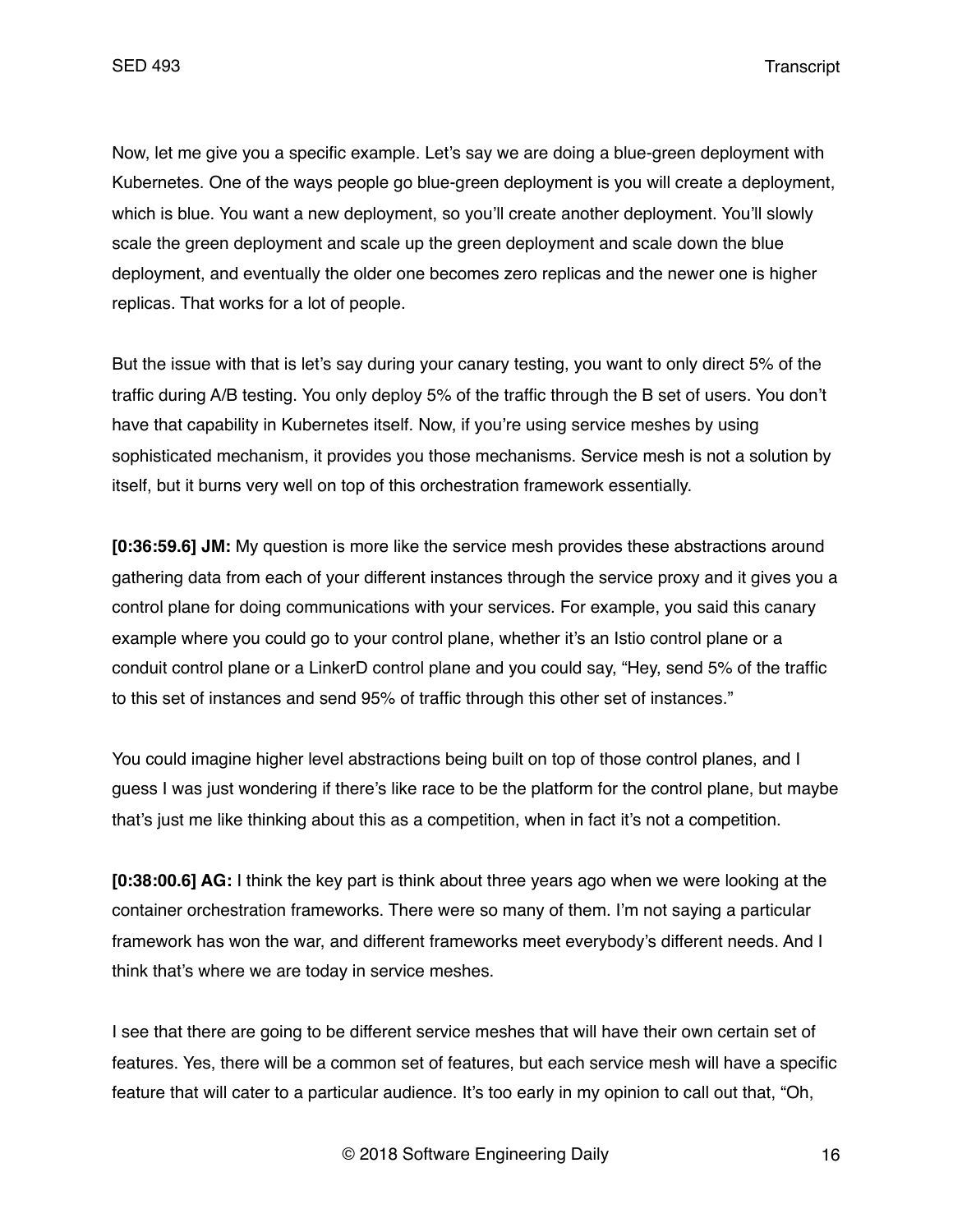service meshes are an abstraction and they're going to make the container orchestration redundant."

It's too early that shake up needs to happen. More service meshes to come out in my opinion and they need to really fight each other and figure out what is going to be the right pattern. Is service meshes the right pattern? I don't know. Maybe there is something else at a higher abstraction that needs to come out.

**[0:38:54.5] JM:** When we talk about a company that is using Kubernetes, do they typically have their entire application on one Kubernetes cluster or are they deploying multiple clusters?

**[0:39:06.7] AG:** Right. We have seen different examples, different ways developers are building these clusters or operators are building these clusters, and there are multiple topologies. There is no one size fit all. We have seen customers who are building large clusters. In that large clusters they're using name spaces to allow you virtual clusters, because with name spaces you can start qualifying that how many resources, how many parts, how many services, how much memory, how much CPU is available to you. You can start kind of sharing a large cluster between different teams essentially.

We've also cases where they're building separate clusters. They're completely want to isolate an application that this application is running on this cluster. No matter what, if this cluster goes down, nobody else gets impacted. So I'm just going to build out five or a 10 or a 15 node cluster here, run my application here. If I want to build a different application, I want to spin up a new Kubernetes cluster and that's where I'm going to deploy my application tool.

The important part in that though is to automate the cluster creation. That means you have identified, you have done your cluster planning. You have done your cluster sizing. You know what is your instance type is going to look like. You know how big your container is going to be. You allocate that much memory, that much CPU, and then that planning is done automatically. You know what networking you're going to use. You know what topology you're going to use. You know how many masters are going to be. You know all those details. You have scripted them well, so that in case you need to spin up a cluster, you don't really have to wait for days to spin up a new cluster, but it's really a script. You just run it and in a few minutes the cluster is up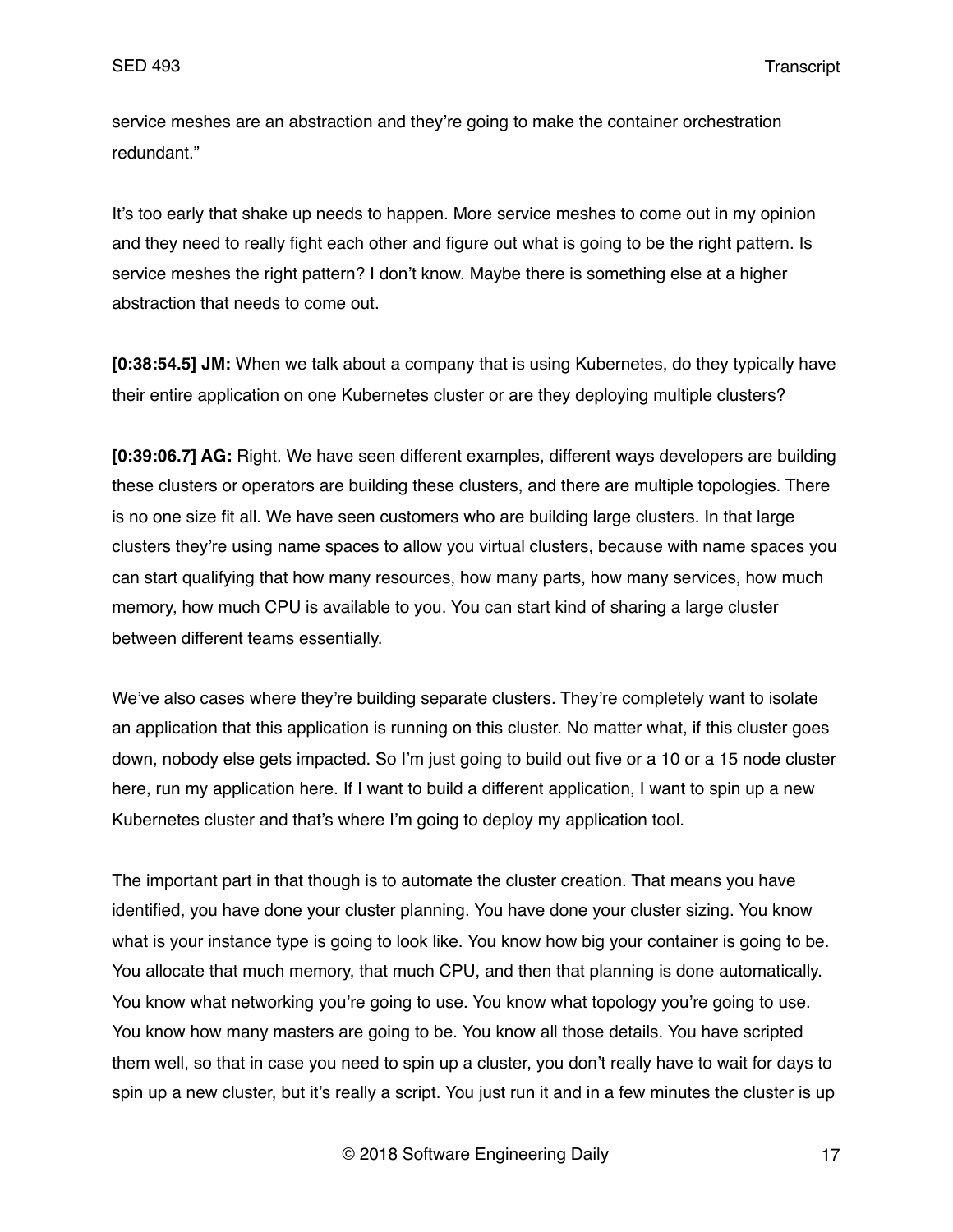and running. We have seen both topologies and I see how both could work for the customers essentially.

**[0:40:51.3] JM:** Let's take the example of storage. I did a show recently with the Rook project, and with Rook it's this idea of having storage on Kubernetes. Basically managed storage system, and he was talking about two models of doing storage. If you wanted to have a Kubernetes cluster that was managing your own storage — If you want to have a database that you want to manage yourself through Kubernetes, you could, for example, deploy an Amazon EKS cluster and you could have a Ceph Filesystem running on that cluster or you could have a database running on that Kubernetes cluster that is backed by something provided by Rook.

He presented two models where in one model you could have a Kubernetes cluster that is managing all your operational stuff and then you've got another Kubernetes cluster that manages all your storage stuff and you can attach EBS volumes to that, for example, Amazon EBS volumes, and then you present another model where you have a cluster and you would just attach all the storage directly to the cluster even while that cluster is doing operations. Have you thought about this at all? What would be a motivation for having your storage on the same cluster as your operations versus splitting them up?

**[0:42:08.7] AG:** Yeah, I've looked at the Rook project, and I think one of the things about Rook is I think it only works with Ceph today. That's one of the things, and I know there are discussions around how it could be possibly added more storage providers. That's one part of it.

The second part of it is I think Rook is also into discussion of being a CNCF project. Hopefully a better integration with Kubernetes will come along. Now, two things I want to say. First is, typically when you are thinking about storage on Kubernetes, whether it's block storage or a manage database or something as simple as S3 or a file system, you think in terms of stateful sets. You don't really think in terms of  $-$  You think in terms of stateful states, and the way it is being provisioned is using persistent volume and persistent volume claim.

Now, that's where the role between operator and dev kind of sits in there. The operator says, "Okay. Here is the consistent volume that I've created for you." How that consistent volume is provisioned and [inaudible 0:43:06.3] that is sitting on the — Collocated on the host, or is sitting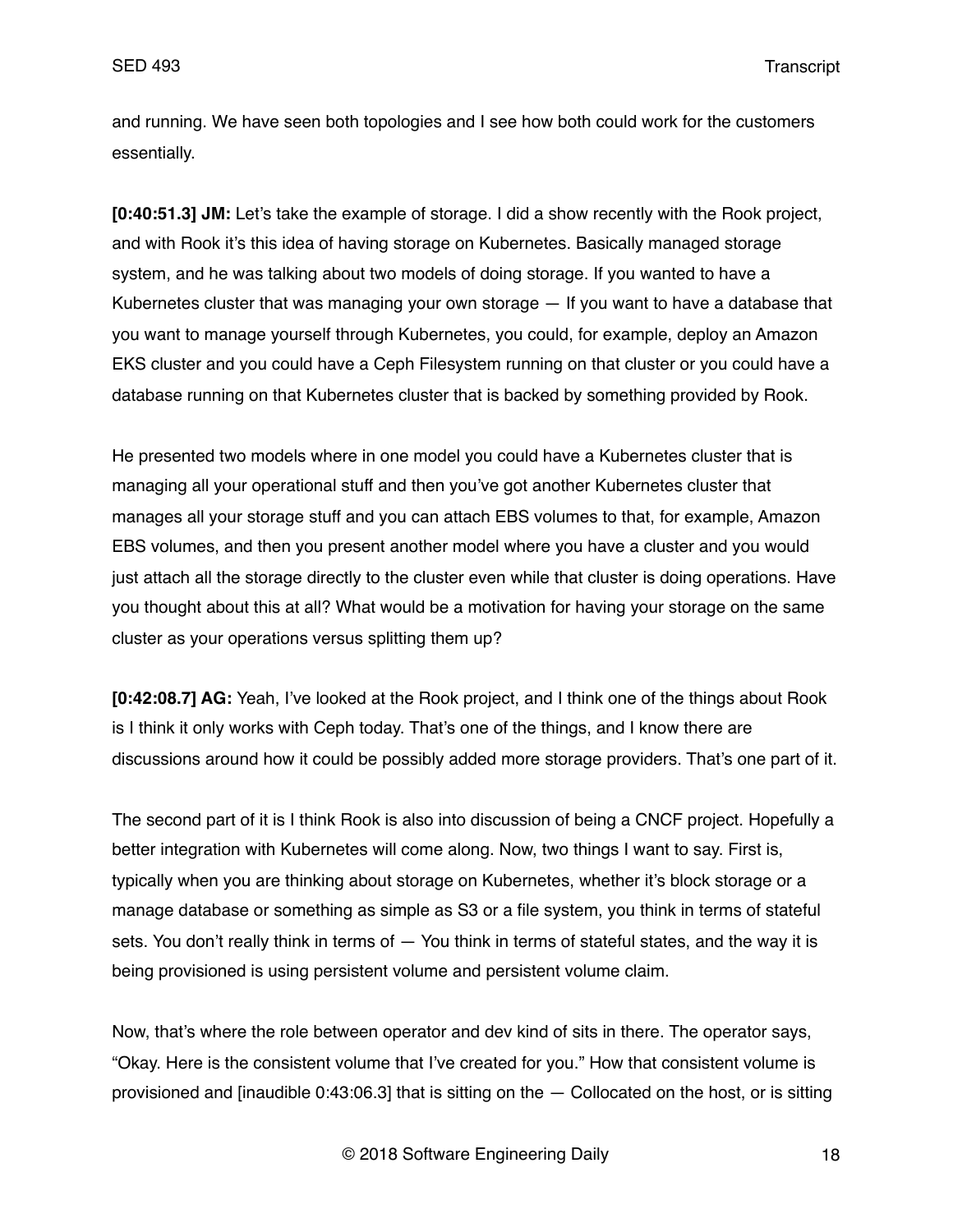on a network attached storage. It's completely transparent to you. Here is your resource identifier which you can use in your application and assume that this kind of a storage or what about the quality of the storage is being given to you, we can honor that.

I think that abstraction in Kubernetes is really cool, and that's what I've seen a lot of customers are using. Now, if you're building a cloud native storage, in certain cases you may want — Like if you're deploying a database, for example, you may want an EBS attach volume right there with your host itself and you want to make sure that database is able to write to the host, because if it is run on a network and depending upon where that EBS volume is provisioned as opposed to your host, there could be a bit of a latency between writing from a database, writing from the container to the database.

I think things like those is what comes into my consideration whether I want an attached storage, whether I want a network storage. The most important part is, because you have the concept of a stateful set, it really simplifies that abstraction from the developer perspective.

**[0:44:11.3] JM:** When a team has deployed Kubernetes, whether they've just migrated to Kubernetes or they are spinning up an entirely new project with Kubernetes, what are the operational challenges that you see people dealing with on a day-to-day basis?

**[0:44:27.5] AG:** Yeah. I think the key part, we talked about some of them earlier already. When you are creating a cluster — I think if you are spinning up your own cluster, it pretty much talks from the day one itself, from the beginning itself, "Okay. I want to create a cluster. How many masters should I have? What [inaudible 0:44:46.1] of availability would work for me? I want one master, or two master, or three master. It's always recommended to have odd number of masters to avoid the split-brain problem."

Okay. I will go with — I need high availability, so I'll put three masters. Okay. Now, what is my instance size going to look like? Is that instance size, if I'm attaching ENI to it, that instance size is limited by the number of IP addresses that can be assigned to it. Okay. What networking provider should I use? Should I use Wave? Should I use flannel? Should I use a default cube net? Should I use an AWS CNI provider? What gives me what? Is etcd collocated or is etcd sitting separately? If etcd is sitting separately, how often should I back up my etcd cluster? How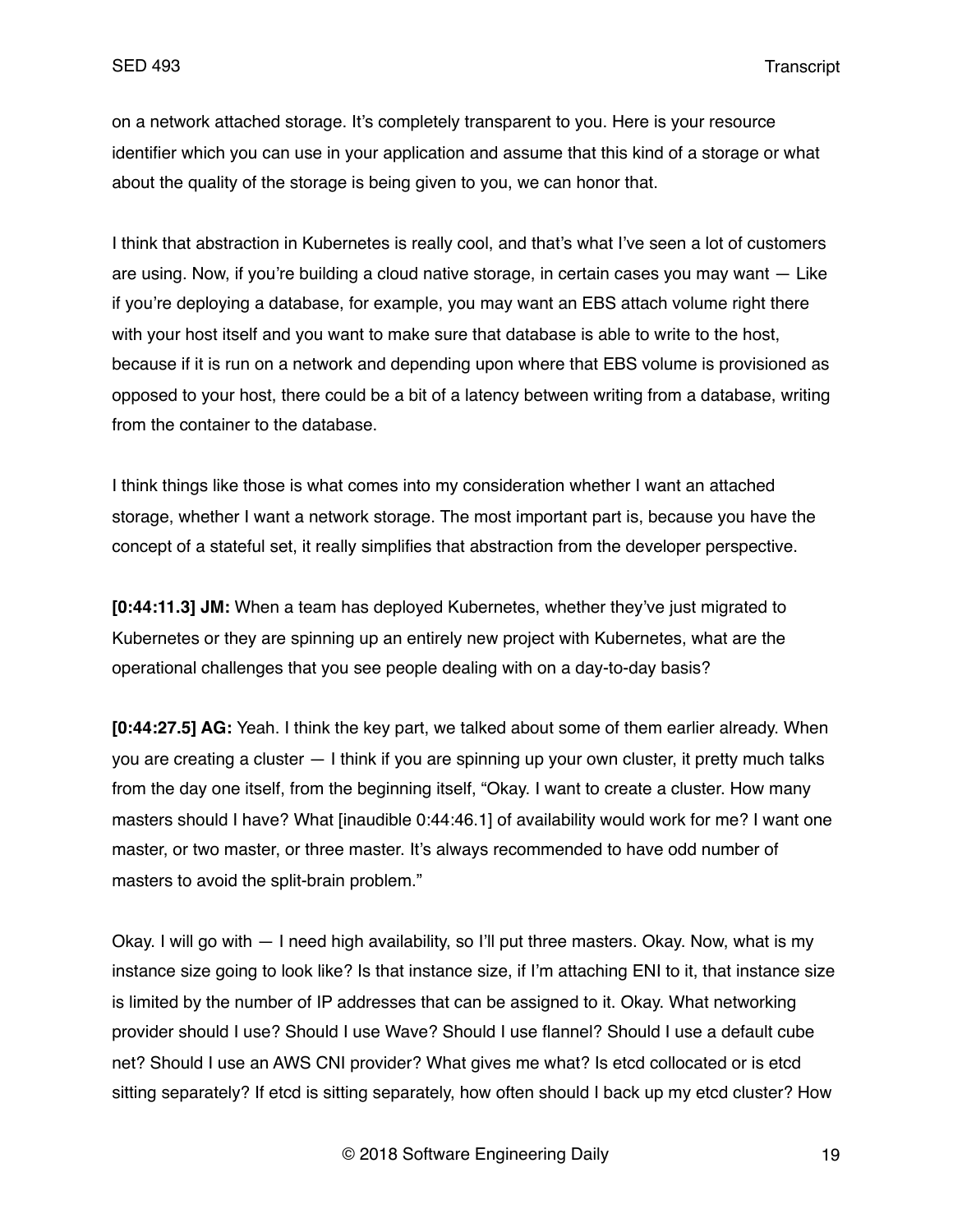often should I take a snapshot? What is a good plan? Then you start Googling for those instructions.

Now, that is a day one problem, and Amazon is a day one company. We're always like excited about our customers as day one. But with Kubernetes, I think what happens is a day two scenario, which is more entrusting. All right. Now, your cluster is up and running. Now, a new version of Kubernetes comes in and you want to really use the feature that is out in the new version. How you're going to operationalize it? Should I spin up a new cluster? Deploy my applications over there and flip a switch at the DNS level? Or should I do in-place upgrade? I'm looking for experience on people who have done in-place upgrade and I only hear war stories or horror stories. Is that a good thing for me?

I think those are the kind of questions that start coming to your mind when you're operating it. I heard federation of clusters is a good thing, but it is an alpha feature and it's not going to supported in EKS, because it's an alpha feature. Should I use federation of clusters? Or it worked in this case, but not in this case. I don't know what's going to happen in my case. I think there are a lot of uncertainties or a lot of decisions that you have to go if you are running your own Kubernetes clusters or the operational challenges that you need to be aware of, and I think that's the value that EKS provides. We let you focus on your application development as supposed to figuring out, "Okay. What is the instance type? How is it going to scale? How is it going to integrate with other technologies?"

**[0:47:01.6] JM:** What about people who are on a managed Kubernetes provider? Obviously being on a managed service will help, but there are still decisions that need to be made around being an operator. What are the operational decisions? When we're not talking about, "Is my cluster high availability, or how am I going to do updates?" What is the life of a Kubernetes operator?

**[0:47:23.8] AG:** As a Kubernetes operator, I run Kubernetes clusters in a regular basis, but essentially if I have a managed service, then the API server is sitting for me. Essentially, for EKS for example, we will give you an ability to say automatically upgrade, which will take care of the CVEs and the patches and the security patches for me automatically.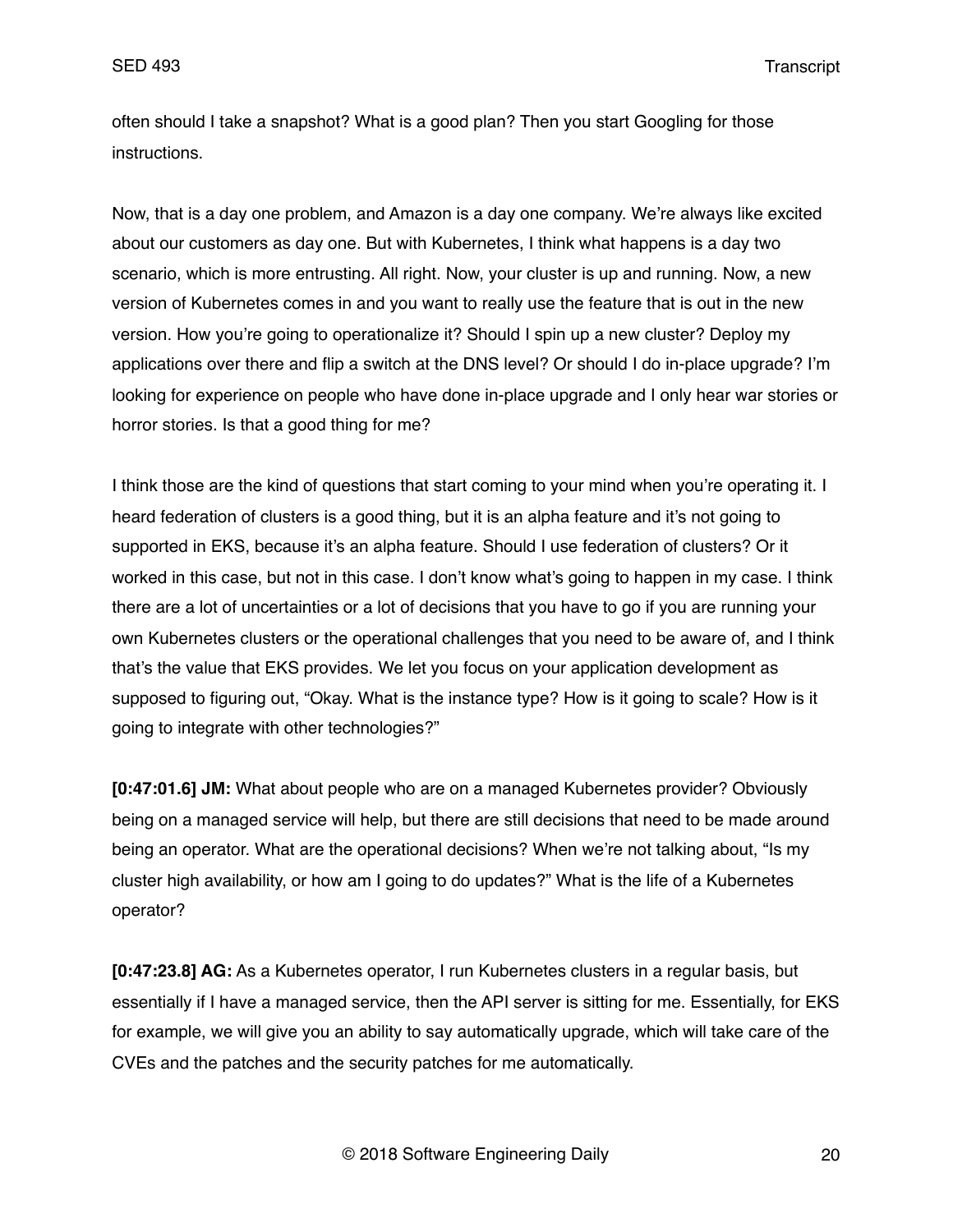If that process is seamless, I'm good to go actually. From my side, all I need to worry about is, "Okay. I got an application up and running here." I have an application developer who's writing application in Java or in node or whatever language of their choice is. Once they have written the application, how do I help them get that application running on the Kubernetes cluster? Then you start looking at the developer tool chain eventually over there. All right, you wrote your application in Java using Maven, for example. Let me take you this fabricate IO Maven plugin which you can use essentially to convert your Java application on a JAR file so to say to a Kubernetes configuration file and also give you the ability to deploy directly to a Kubernetes cluster, because essentially it means do we really integrate it into the tool chain as supposed to, "Oh! Learn these three new scripts in order to take your application and deploy it to Kubernetes."

Once the heavy lifting of managing the service is done, then we start on focusing on really the application development tool chain. As a matter of fact, that's where people [inaudible 0:48:49.5] thinking. They should not think about, "Oh! I need to operate a cluster, or I need to a manage a cluster." Let EKS do the heavy lifting for you. Let this managed services do the heavy lifting for you and you focus on your application using Kubernetes as supposed to managing Kubernetes.

**[0:49:06.3] JM:** Okay. Just to close off, as you have alluded to, Amazon is kind of changing its philosophy around open source. So what is changing there? Since Amazon is starting to contribute more readily to open source, how is that philosophically impacting the AWS culture?

**[0:49:25.6] AG:** I think it's a very fundamental question here. As I said earlier in the very beginning of the call, AWS is a very customer-centric company. We want to be the most customer-centric company on the earth. That's sort of Amazon's logo anyway. Our customers have been asking us to run Kubernetes for them. Our customers have been asking us to contribute to Kubernetes out in the open to make sure it stays relevant and successful.

Once again, it is very driven by customer and it's a very top-down initiative and it's a very bottom-up initiative as well. There are a lot of developers in Amazon. We have been doing open source for a very long time. What a lot of people don't realize is there are about 800+ GitHub repos if you look at different Amazon repos. We have been using a lot of open source projects and we have been contributing to a lot of open source projects.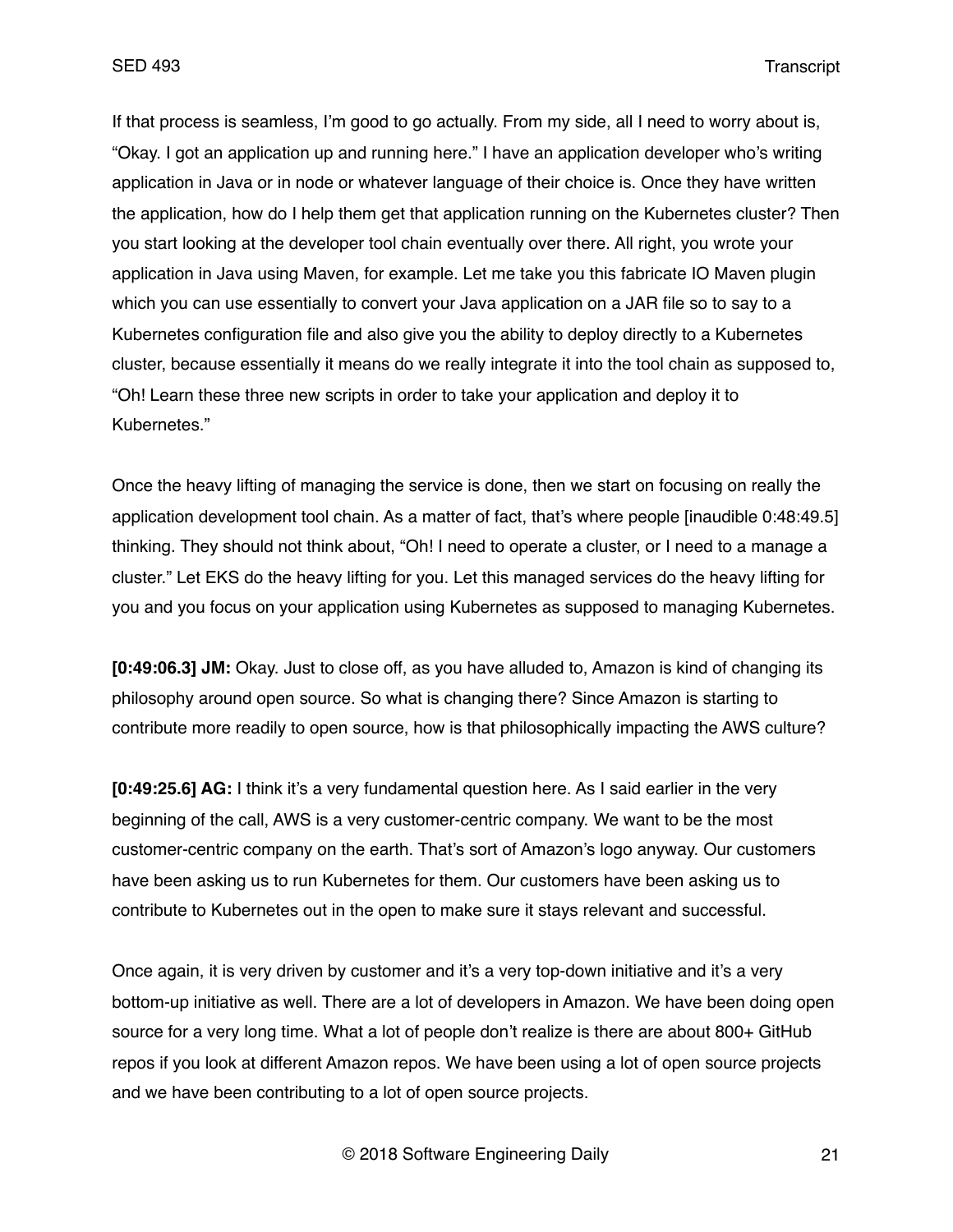Now, Kubernetes just by the virtue of developer mindshare it is, it's probably going to be one of the most visible parts where we are going to be contributing, and I think that's what it comes down to. There are a lot of motivation inside Amazon to contribute not just to Kubernetes, but to other projects as well.

**[0:50:33.5] JM:** Okay. Arun, well it's been great talking to you once again on Software Engineering Daily and I look forward to talking again in the future.

**[0:50:38.8] AG:** All right, thanks a lot. I had a good time.

**[0:50:40.4] JM:** Okay. Thank you.

# [END OF INTERVIEW]

**[0:50:46.8] JM:** GoCD is an open source continuous delivery server built by ThoughtWorks. GoCD provides continuous delivery out of the box with its built-in pipelines, advanced traceability and value stream visualization. With GoCD you can easily model, orchestrate and visualize complex workflows from end-to-end. GoCD supports modern infrastructure with elastic, on-demand agents and cloud deployments. The plugin ecosystem ensures that GoCD will work well within your own unique environment.

To learn more about GoCD, visit gocd.org/sedaily. That's gocd.org/sedaily. It's free to use and there's professional support and enterprise add-ons that are available from ThoughtWorks. You can find it at gocd.org/sedaily.

If you want to hear more about GoCD and the other projects that ThoughtWorks is working on, listen back to our old episodes with the ThoughtWorks team who have built the product. You can search for ThoughtWorks on Software Engineering Daily.

Thanks to ThoughtWorks for continuing to sponsor Software Engineering Daily and for building GoCD.